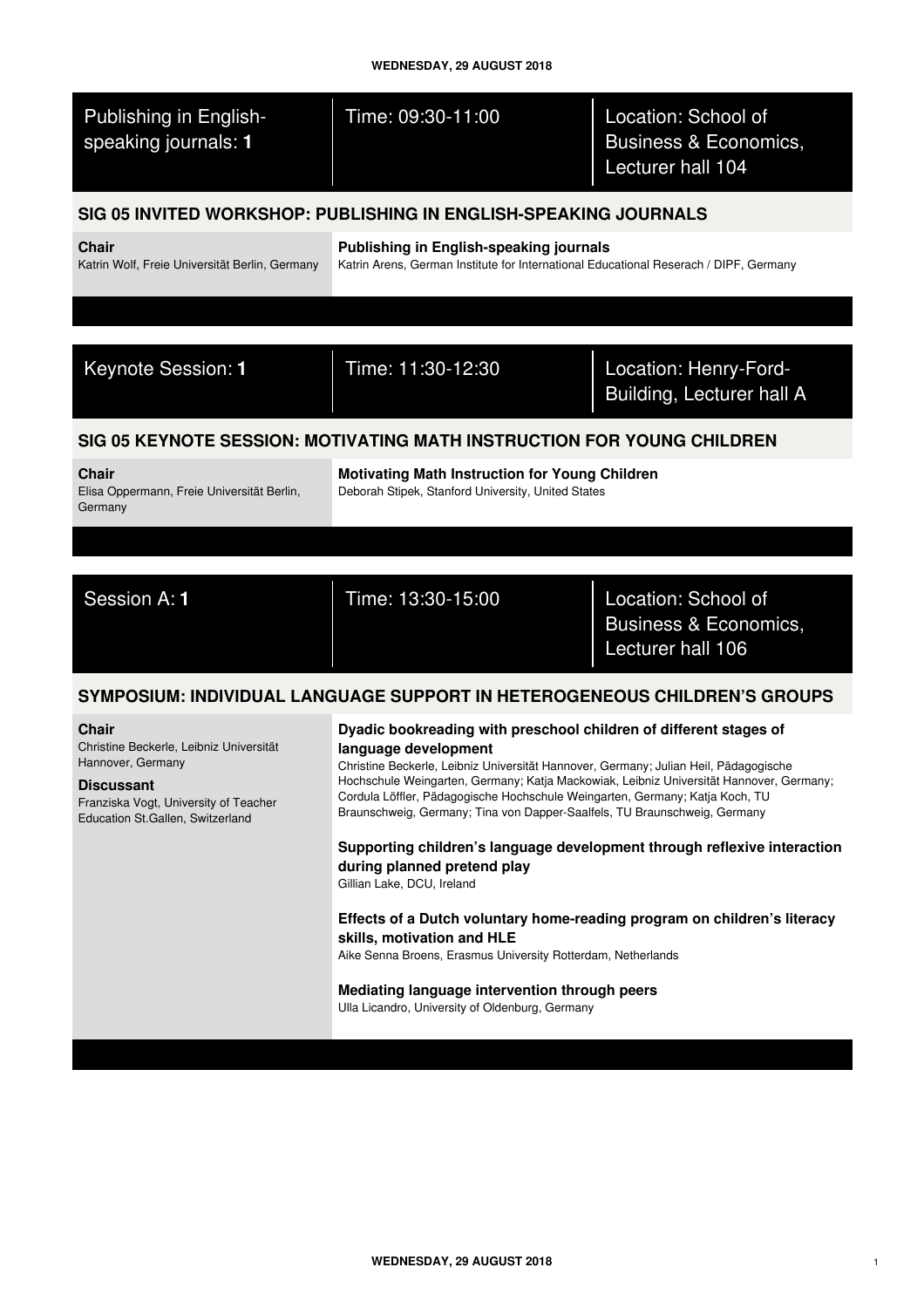| <b>WEDNESDAY, 29 AUGUST 2018</b> |                   |                                                                              |
|----------------------------------|-------------------|------------------------------------------------------------------------------|
| Session A: 2                     | Time: 13:30-15:00 | Location: School of<br><b>Business &amp; Economics,</b><br>Lecturer hall 103 |
|                                  |                   |                                                                              |

# **SYMPOSIUM: FAMILY SUPPORT TO FOSTER EARLY CHILDHOOD DEVELOPMENT**

## **Chair**

Kerstin Schütte, Leibniz Institute for Science and Mathematics Education (IPN), Germany

## **Discussant**

Joana Cadima, University of Porto, Portugal

## **Effects of social background and learning environments on disparities in early scientific literacy**

Jana Kähler, Leibniz-Institute for Science and Mathematics Education, Germany; Inga Hahn, Leibniz Institute for Science and Mathematics Education (IPN), Germany; Katrin Schöps, Leibniz Institute for Science and Mathematics Education (IPN), Germany

# **The use and evaluation of family support services in disadvantaged groups across Europe**

Martine Broekhuizen, Utrecht University, Netherlands; Katharina Ereky-Stevens, Oxford University, United Kingdom; Thomas Moser, University College of Southeast Norway, Norway; Helga Norheim, University College of Southeast Norway, Norway

## **A meta-analysis on the relationship between time spent in childcare and social-emotional outcomes**

Katrin Wolf, Freie Universität Berlin, Germany; Hannah Ulferts, OECD Directorate for Education and Skills, France; Yvonne Anders, Freie Universität Berlin, Germany

## **Linking existing programs to foster early childhood development of disadvantaged children**

Kerstin Schütte, Leibniz Institute for Science and Mathematics Education (IPN), Germany; Olaf Koeller, Leibniz Institute for Science and Mathematics Education, Germany; BRISE group, various, Germany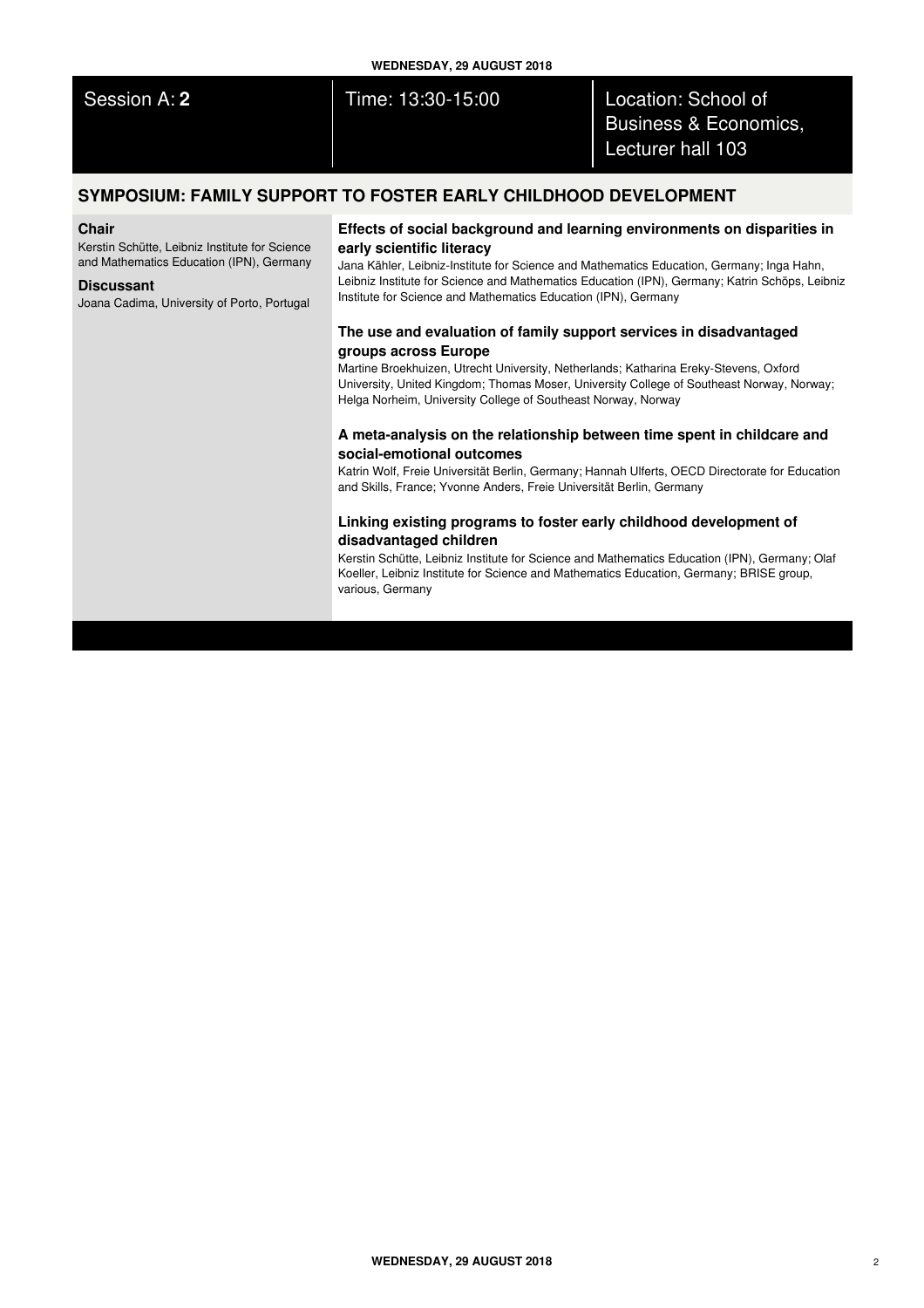Session A: **3** Time: 13:30-15:00 Location: School of Business & Economics, Lecturer hall 107

# **SYMPOSIUM: ON WORKING MECHANISMS OF EARLY INTERVENTIONS: DUTCH AND GERMAN PERSPECTIVES**

## **Chair**

Sanneke de la Rie, Rotterdam University of Applied Sciences, Netherlands

#### **Discussant**

Ruben Fukkink, Universiteit van Amsterdam, **Netherlands** 

## **Level of abstraction in parent-child interactions and early literacy: The role of activity and SES**

Sanneke de la Rie, Rotterdam University of Applied Sciences, Netherlands; Roel Van Steensel, Erasmus Universiteit Rotterdam, Netherlands; Amos van Gelderen, University of Amsterdam / Rotterdam University of Applied Sciences, Netherlands; Sabine Severiens, Erasmus University Rotterdam, Netherlands

## **Quality of parent-child interactions and early literacy: the role of parental literacy beliefs**

Eke Krijnen, Erasmus University Rotterdam, Netherlands; Roel Van Steensel, Erasmus University Rotterdam, Netherlands; Marieke Meeuwisse, Erasmus University Rotterdam, Netherlands; Sabine Severiens, Erasmus University Rotterdam, Netherlands

# **Training parental scaffolding: How do parents of full- and preterm born toddlers benefit?**

Kim Gärtner, Heidelberg University, Germany; Verena Vetter, University Hospital Heidelberg, Germany; Michaela Schäferling, University Hospital Heidelberg, Germany; Gitta Reuner, University Hospital Heidelberg, Germany; Silke Hertel, Ruprecht-Karls-Universität Heidelberg, Germany

## **Longitudinal effects of different course-types on children`s socialemotional and vocabulary skills**

Franziska Cohen, Freie Universität Berlin, Germany; Juliane Schünke, Freie Universität Berlin, Germany; Yvonne Anders, Freie Universität Berlin, Germany

Session A: **4** Time: 13:30-15:00 Location: School of Business & Economics, Lecturer hall 104

# **SYMPOSIUM: PAPILIO-PROGRAM IN PROMOTING SOCIAL-EMOTIONAL COMPETENCIES AND PREVENTING BEHAVIOR PROBLEMS**

### **Chair**

Merja Koivula, University of Jyväskylä, Finland

#### **Discussant**

Claudia Hruska, Free University Berlin, Germany

## **"Papilio-3bis6" program in early childhood education in Finland**

Marja-Leena Laakso, Univerrsity of Jyväskylä, Finland; Merja Koivula, University of Jyväskylä, Finland; Riitta Viitala, University of Jyväskylä, Finland; Marita Neitola, University of Turku, Department of Teacher Education, Rauma Unit, Finland

## **"Papilio-U3" in promoting social-emotional competencies and attachment security of toddlers**

Niklas Ortelbach, Freie Universität Berlin, Germany; Jennifer Gerlach, Friedrich-Alexander-Universität Erlangen-Nürnberg (FAU), Germany; Ina Bovenschen, Friedrich-Alexander-Universität Erlangen-Nürnberg (FAU), Germany; Charlotte Peter, Papilio e.V., Augsburg, Germany; Herbert Scheithauer, Freie Universität Berlin, Germany

## **Papilio-6bis9: Fostering social-emotional learning, preventing behavior problems in primary school**

Viola Braun, Freie Universität Berlin, Germany; Charlotte Peter, Papilio e.V., Augsburg, Germany; Niklas Ortelbach, Freie Universität Berlin, Germany; Herbert Scheithauer, Freie Universität Berlin, Germany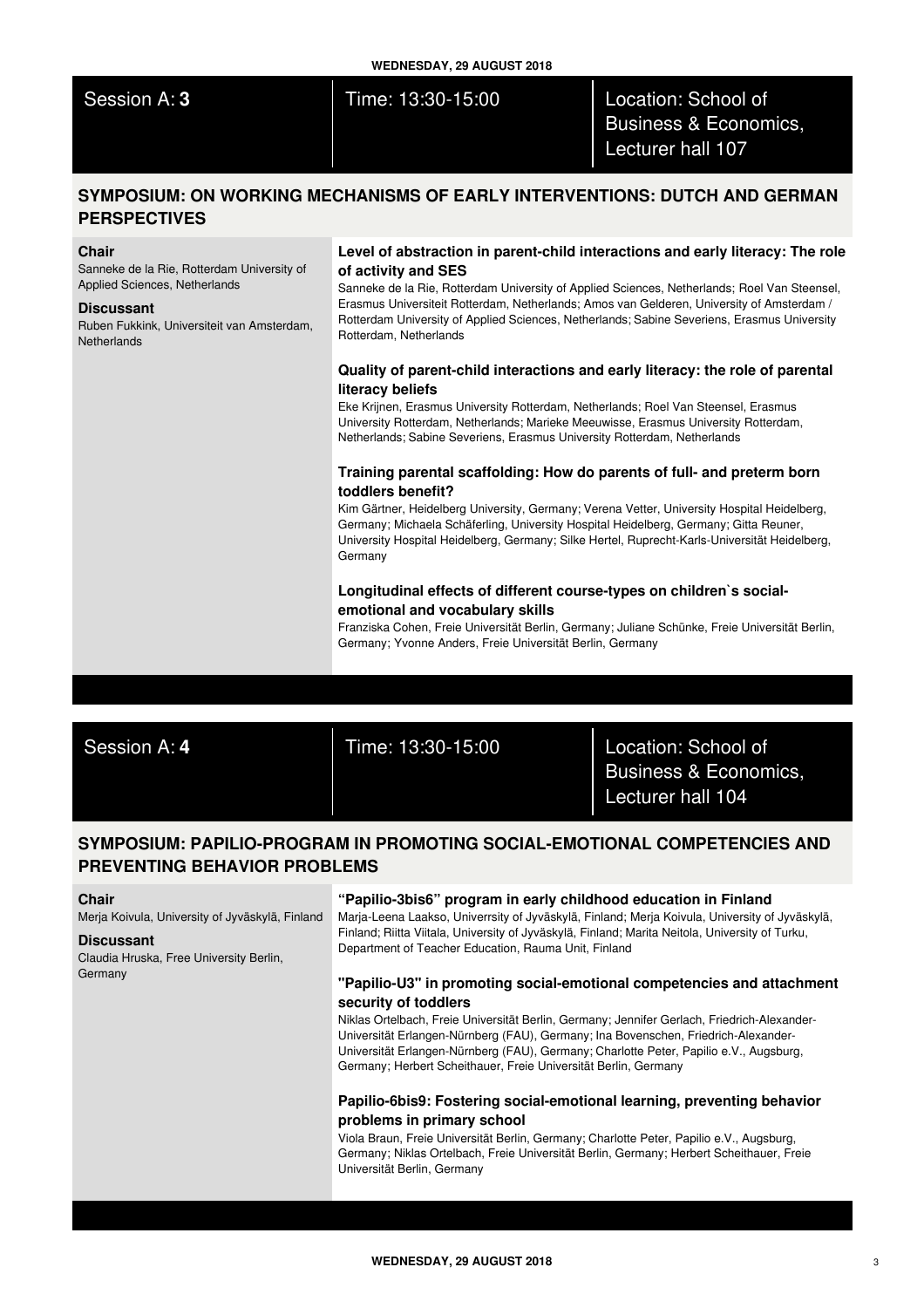|                                                                                                                                                                                                                                              | <b>WEDNESDAY, 29 AUGUST 2018</b>                                                                                                                                                                                                                                                                                                                                                                                                                                                                                                                                                                                                                                                 |                                                    |  |
|----------------------------------------------------------------------------------------------------------------------------------------------------------------------------------------------------------------------------------------------|----------------------------------------------------------------------------------------------------------------------------------------------------------------------------------------------------------------------------------------------------------------------------------------------------------------------------------------------------------------------------------------------------------------------------------------------------------------------------------------------------------------------------------------------------------------------------------------------------------------------------------------------------------------------------------|----------------------------------------------------|--|
| Session A: 5                                                                                                                                                                                                                                 | Time: 13:30-15:00                                                                                                                                                                                                                                                                                                                                                                                                                                                                                                                                                                                                                                                                | Location: Henry-Ford-<br>Building, Lecturer hall A |  |
| SYMPOSIUM: TACKLING EDUCATIONAL INEQUALITIES THROUGH PROMISING AND<br><b>EVIDENCE-BASED INTERVENTIONS AROUND EUROPE</b>                                                                                                                      |                                                                                                                                                                                                                                                                                                                                                                                                                                                                                                                                                                                                                                                                                  |                                                    |  |
| <b>Chair</b><br>Paul Leseman, Utrecht University, Netherlands<br><b>Organisers</b><br>Joana Cadima, University of Porto, Portugal;<br>Paul Leseman, Utrecht University, Netherlands<br><b>Discussant</b><br>Marcus Hasselhorn, DIPF, Germany | Parent- and Family-Support Interventions: An Inventory of Promising<br>programs in 7 European countries<br>Gil Nata, University of Porto, Portugal; Yvonne Anders, Freie Universität Berlin, Germany; Maria<br>Evangelou, University of Oxford, United Kingdom; Joana Cadima, University of Porto, Portugal<br>An inventory of curriculum, pedagogy, and social climate interventions in<br>8 European countries<br>Cecília Aguiar, ISCTE-Instituto Universitário de Lisboa, Portugal; Carla Silva, ISCTE-Instituto<br>Universitário de Lisboa, Portugal; Rita Guerra, ISCTE-Instituto Universitário de Lisboa, Portugal;<br>Giulia Pastori, University of Milano-Bicocca, Italy |                                                    |  |
|                                                                                                                                                                                                                                              | Professional development aimed at cultural/linguistic diversity: inventory<br>in 10 European countries<br>Pauline Slot, Utrecht University, Netherlands; Bodine Romijn, Utrecht University, Netherlands;<br>Olga Wysłowska, Faculty of Education, University of Warsaw, Poland                                                                                                                                                                                                                                                                                                                                                                                                   |                                                    |  |

Session B: **1** Time: 15:30-17:00 Location: School of Business & Economics, Lecturer hall 106

# **SINGLE PAPER: PRESCHOOL QUALITY AND TEACHER-CHILD-INTERACTIONS**

## **Chair**

Sanneke de la Rie, Rotterdam University of Applied Sciences, Netherlands

## **Does cultural diversity affect interaction quality in German preschool classrooms?**

Heike Wadepohl, Leibniz University Hanover, Germany; Katja Mackowiak, Institute for Special Education, Germany

## **Teacher stress, work engagement and the quality of teacher-child interactions in preschool**

Viola Penttinen, University of Jyväskylä, Finland; Eija Pakarinen, New York University Abu Dhabi/ University of Jyväskylä, Finland; Marja-Kristiina Lerkkanen, University of Jyväskylä, Finland

## **Illuminating the environmental aspects of early learning in Kenya** TABITHA WANGERI, kenyatta University, Kenya

## **Modal Markers and Shared Thinking in Early Education**

Frauke Hildebrandt, Potsdam University of Applied Sciences, Germany; Andrea Hildebrandt, Universität Greifswald, Germany; Karoline Lohse, University of Potsdam, Germany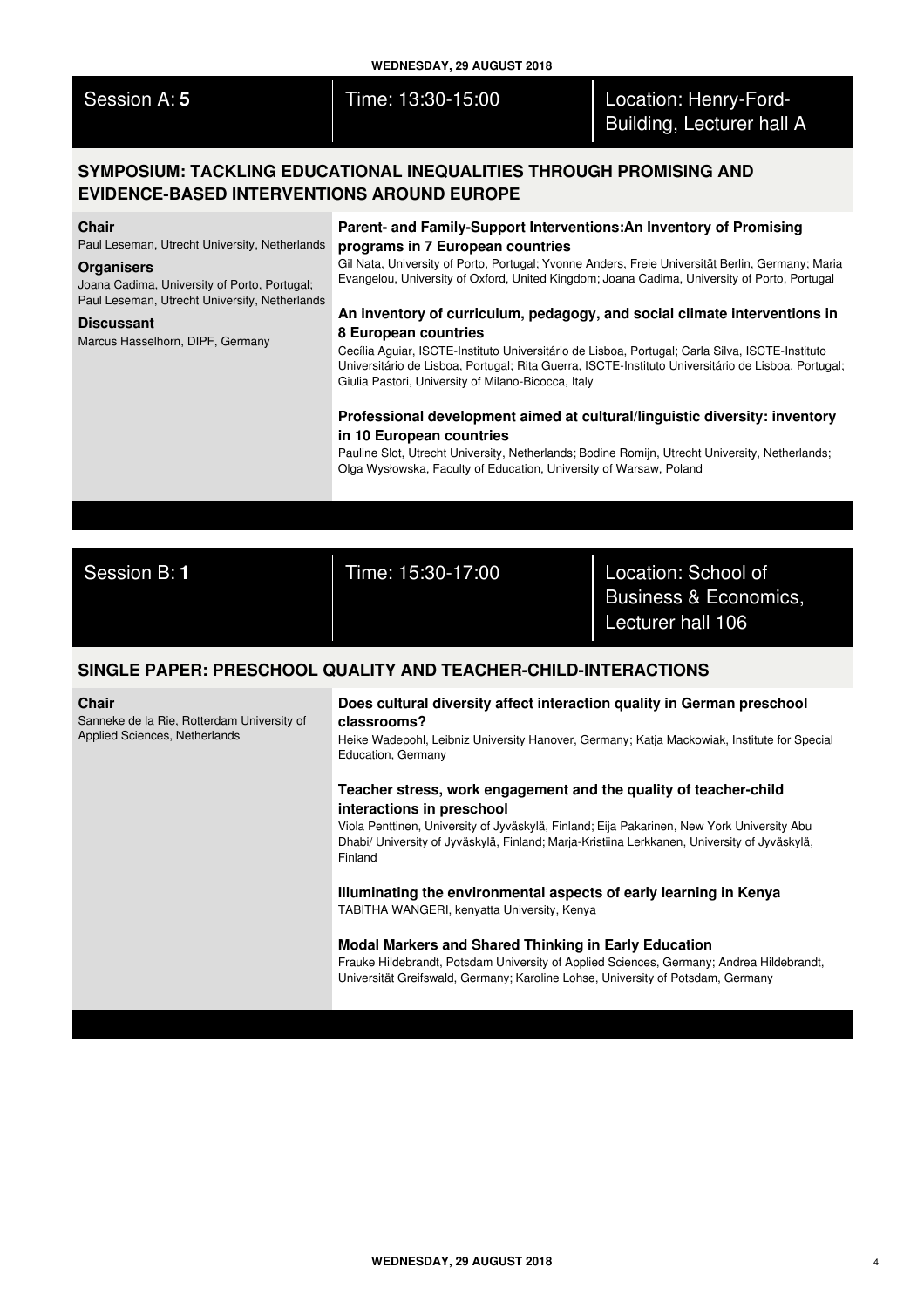| <b>WEDNESDAY, 29 AUGUST 2018</b>                                                                                                                                                                                                                     |                                                                                                                                                                                                                                                                                                                                                                                                                                                                                                                                                                                                                                                                                                                                                                                                                                                                                                                                                                                                                                                                                                                                                                                          |                                                                   |  |
|------------------------------------------------------------------------------------------------------------------------------------------------------------------------------------------------------------------------------------------------------|------------------------------------------------------------------------------------------------------------------------------------------------------------------------------------------------------------------------------------------------------------------------------------------------------------------------------------------------------------------------------------------------------------------------------------------------------------------------------------------------------------------------------------------------------------------------------------------------------------------------------------------------------------------------------------------------------------------------------------------------------------------------------------------------------------------------------------------------------------------------------------------------------------------------------------------------------------------------------------------------------------------------------------------------------------------------------------------------------------------------------------------------------------------------------------------|-------------------------------------------------------------------|--|
| Session B: 2                                                                                                                                                                                                                                         | Time: 15:30-17:00                                                                                                                                                                                                                                                                                                                                                                                                                                                                                                                                                                                                                                                                                                                                                                                                                                                                                                                                                                                                                                                                                                                                                                        | Location: Henry-Ford-<br>Building, Lecturer hall A                |  |
|                                                                                                                                                                                                                                                      | SINGLE PAPER: PRESCHOOL QUALITY AND PROCESS QUALITY                                                                                                                                                                                                                                                                                                                                                                                                                                                                                                                                                                                                                                                                                                                                                                                                                                                                                                                                                                                                                                                                                                                                      |                                                                   |  |
| Chair<br>Melanie Kubandt, Universität Osnabrück,<br>Germany                                                                                                                                                                                          | The relationship between structural factors and interaction quality in<br>Norwegian ECEC for toddlers.<br>Ingrid Midteide Løkken, University College of Southeast Norway, Norway; Elisabeth Bjørnestad,<br>Oslo Metropolitan University, Norway; Martine Broekhuizen, Utrecht University, Netherlands;<br>Thomas Moser, University College of Southeast Norway, Norway<br>Classroom quality, activity setting and children's engagement in inclusive<br>preschools<br>Vera Coelho, Porto University, Portugal; Joana Cadima, University of Porto, Portugal; Ana<br>Isabel Mota e Costa Pinto, University of Porto - Portugal, Portugal<br>Designing Preschool Physical Learning Environments - The Children's<br><b>Voice</b><br>Netta Perry, Bar Ilan University, Israel; Esther Adi-Japha, Bar-Ilan University, Israel; Ornit<br>Spektor-Levy, Bar-Ilan University, Israel<br>Organizational hybridity and diversity, inclusion, and pedagogical quality<br>in Dutch ECEC<br>Willeke van der Werf, Utrecht University, Netherlands; Paul Leseman, Utrecht University,<br>Netherlands; Pauline Slot, Utrecht University, Netherlands; Patrick Kenis, Tilburg University,<br>Netherlands |                                                                   |  |
|                                                                                                                                                                                                                                                      |                                                                                                                                                                                                                                                                                                                                                                                                                                                                                                                                                                                                                                                                                                                                                                                                                                                                                                                                                                                                                                                                                                                                                                                          |                                                                   |  |
|                                                                                                                                                                                                                                                      |                                                                                                                                                                                                                                                                                                                                                                                                                                                                                                                                                                                                                                                                                                                                                                                                                                                                                                                                                                                                                                                                                                                                                                                          |                                                                   |  |
|                                                                                                                                                                                                                                                      |                                                                                                                                                                                                                                                                                                                                                                                                                                                                                                                                                                                                                                                                                                                                                                                                                                                                                                                                                                                                                                                                                                                                                                                          |                                                                   |  |
|                                                                                                                                                                                                                                                      |                                                                                                                                                                                                                                                                                                                                                                                                                                                                                                                                                                                                                                                                                                                                                                                                                                                                                                                                                                                                                                                                                                                                                                                          |                                                                   |  |
| Session B: 3                                                                                                                                                                                                                                         | Time: 15:30-17:00                                                                                                                                                                                                                                                                                                                                                                                                                                                                                                                                                                                                                                                                                                                                                                                                                                                                                                                                                                                                                                                                                                                                                                        | Location: School of<br>Business & Economics,<br>Lecturer hall 103 |  |
|                                                                                                                                                                                                                                                      | SINGLE PAPER: SOCIAL-EMOTIONAL COMPENTENCIES AND SOCIAL INTERACTION                                                                                                                                                                                                                                                                                                                                                                                                                                                                                                                                                                                                                                                                                                                                                                                                                                                                                                                                                                                                                                                                                                                      |                                                                   |  |
| <b>Chair</b><br>Claudia Wirts, State Institute of Early<br>Childhood Research, Germany                                                                                                                                                               | Toddler's engagement and their development of self-regulation<br>Carolina Guedes, Faculty of Psychology and Educational Sciences, University of Porto, Porto,<br>Portugal, Portugal; Teresa Aguiar, Faculty of Psychology and Educational Sciences, University<br>of Porto, Porto, Portugal, Portugal; Joana Cadima, University of Porto, Portugal                                                                                                                                                                                                                                                                                                                                                                                                                                                                                                                                                                                                                                                                                                                                                                                                                                       |                                                                   |  |
|                                                                                                                                                                                                                                                      | Positive effects of early child care on socio-emotional outcomes<br>Anja Linberg, Leibniz Institute for Educational Trajectories, Germany; Lars Burghardt, University<br>of Bamberg, Germany; Jan-David Freund, University of Bamberg, Germany; Sabine Weinert,<br>University of Bamberg, Germany                                                                                                                                                                                                                                                                                                                                                                                                                                                                                                                                                                                                                                                                                                                                                                                                                                                                                        |                                                                   |  |
| Exploration of indoor playspace in center-based childcare during<br>unguided free play time<br>Ine van Liempd, Utrecht University, Netherlands; Ora Oudgenoeg-Paz, Utrecht University,<br>Netherlands; Paul Leseman, Utrecht University, Netherlands |                                                                                                                                                                                                                                                                                                                                                                                                                                                                                                                                                                                                                                                                                                                                                                                                                                                                                                                                                                                                                                                                                                                                                                                          |                                                                   |  |

# **Pre-school children's multimodal communicative resources in socially shared science inquiry**

Jenni Vartiainen, University of Helsinki, Finland; Kristiina Kumpulainen, University of Helsinki, Finland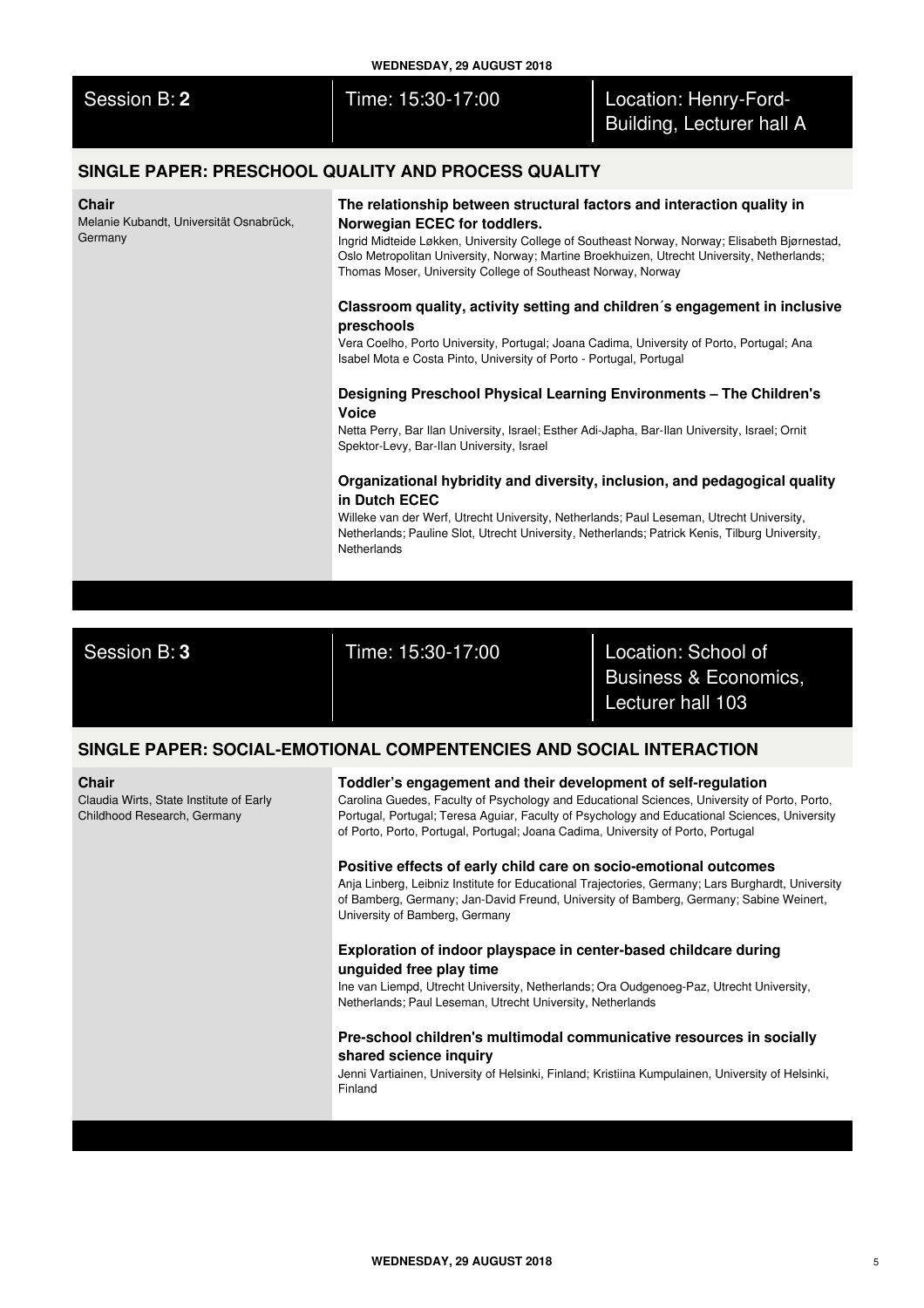| <b>WEDNESDAY, 29 AUGUST 2018</b>                  |                   |                                                                              |
|---------------------------------------------------|-------------------|------------------------------------------------------------------------------|
| Session B: 4                                      | Time: 15:30-17:00 | Location: School of<br><b>Business &amp; Economics,</b><br>Lecturer hall 102 |
| SINGLE PAPER: EMOTIONAL AND COGNITIVE DEVELOPMENT |                   |                                                                              |

# **SINGLE PAPER: EMOTIONAL AND COGNITIVE DEVELOPMENT**

**Chair**

Annerieke Boland, Netherlands

## **School entry prediction of poor reading by the end of Grade 1 - a Finnish-Norwegian comparison**

Oddny Judith Solheim, The Norwegian Reading Centre, Norway; Minna Torppa, University of Jyväskylä, Finland; Per Henning Uppstad, Centre for Reading Education and Research, Norway; Marja-Kristiina Lerkkanen, University of Jyväskylä, Finland

# **Heterogeneity in affective reactivity in children: Testing the differential susceptibility theory.**

Andrea Kramer, German Institute for International Educational Research (DIPF); IDeA-Research Center, Germany; Andreas Neubauer, German Institute for International Educational Research (DIPF); IDeA-Research Center, Germany; Anja Leonhardt, Zentralinstitut für Seelische Gesundheit (ZI), Mannheim, Germany; Judith Dirk, German Institute for International Educational Research (DIPF); IDeA-Research Center, Germany; Florian Schmiedek, German Institute for International Educational Research (DIPF); IDeA-Research Center; Goethe University Frankfurt, Germany

## **A Revised Cross-Lagged Model for Leisure Reading and Reading Skills from Grade 1 to Grade 9**

Minna Torppa, University of Jyväskylä, Finland; Pekka Niemi, University of Turku, Finland; Kati Vasalampi, University of Jyväskylä, Finland; Asko Tolvanen, University of Jyväskylä, Finland; Marja-Kristiina Lerkkanen, University of Jyväskylä, Finland; Anna-Maija Poikkeus, University of Jyväskylä, Finland

## **Time outside preschool:The influence of organized leisure on children's academic competencies**

Karoline Mikus, University of Tuebingen, Germany; Nicole Tieben, University of Tuebingen, Germany; Pia Schober, University of Tuebingen, Germany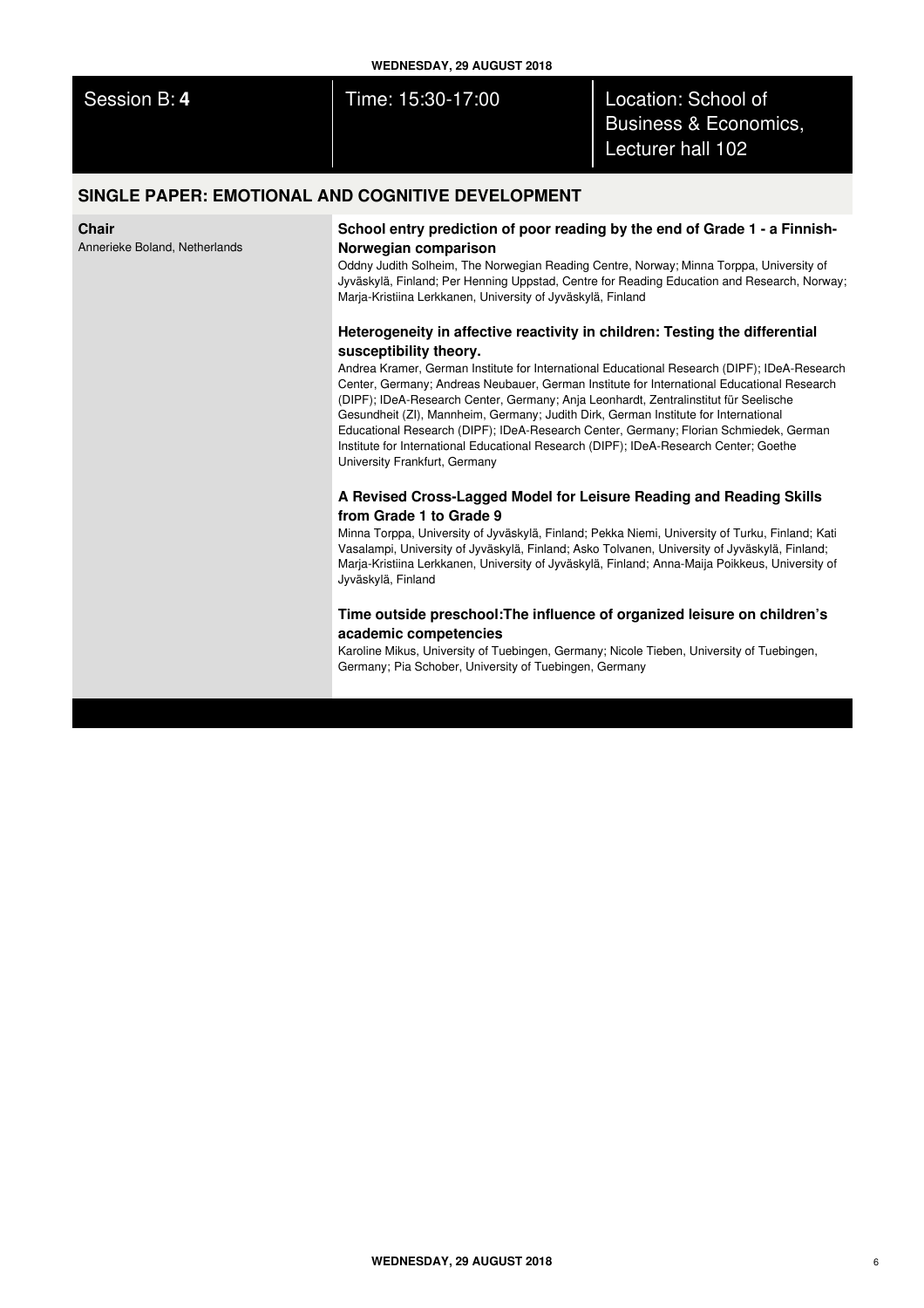| <b>WEDNESDAY, 29 AUGUST 2018</b>                                                      |                                                                                                                                                                                                                                                                                                                                                                                                                                                                    |                                                                              |  |
|---------------------------------------------------------------------------------------|--------------------------------------------------------------------------------------------------------------------------------------------------------------------------------------------------------------------------------------------------------------------------------------------------------------------------------------------------------------------------------------------------------------------------------------------------------------------|------------------------------------------------------------------------------|--|
| Session B: 5                                                                          | Time: 15:30-17:00                                                                                                                                                                                                                                                                                                                                                                                                                                                  | Location: School of<br><b>Business &amp; Economics,</b><br>Lecturer hall 107 |  |
| SINGLE PAPER: SOCIAL-EMOTIONAL DEVELOPMENT AND PARENTAL INVOLVEMENT                   |                                                                                                                                                                                                                                                                                                                                                                                                                                                                    |                                                                              |  |
| <b>Chair</b><br>Katharina Kluczniok, Otto-Friedrich-University<br>of Bamberg, Germany | Repeated parent-child shared book reading and preschoolers' socio-<br>emotional competence<br>Rotem Schapira, Levinsky College of Education and Tel Aviv university, Israel; Dorit Aram, Tel<br>Aviv University, Israel; Margalit Ziv, Kibbutzim College of Education, Israel<br>Evaluating a parent app promoting play at home: a clustered RCT study<br>Kathy Sylva, University of Oxford, United Kingdom; Fiona Jelley, University of Oxford, United<br>Kingdom |                                                                              |  |
|                                                                                       | Impact of education goals and ECEC quality on the judgement of early<br>social-emotional development                                                                                                                                                                                                                                                                                                                                                               |                                                                              |  |

Claudia Hruska, Free University Berlin, Germany; Gerlind Grosse, Early Childhood Education Research, Germany

**ANNOTATIONS:**

THE PRESENTATION BY JANNE SOLBERG (BRIDGING ACTIONS? THE ROLE OF THE BILINGUAL ASSISTANT IN THE TEACHER-PARENT CONFERENCE) IS **CANCELLED AND REMOVED FROM THIS SESSION.**

**THIS SESSION IS CHAIRED BY THILO SCHMIDT.**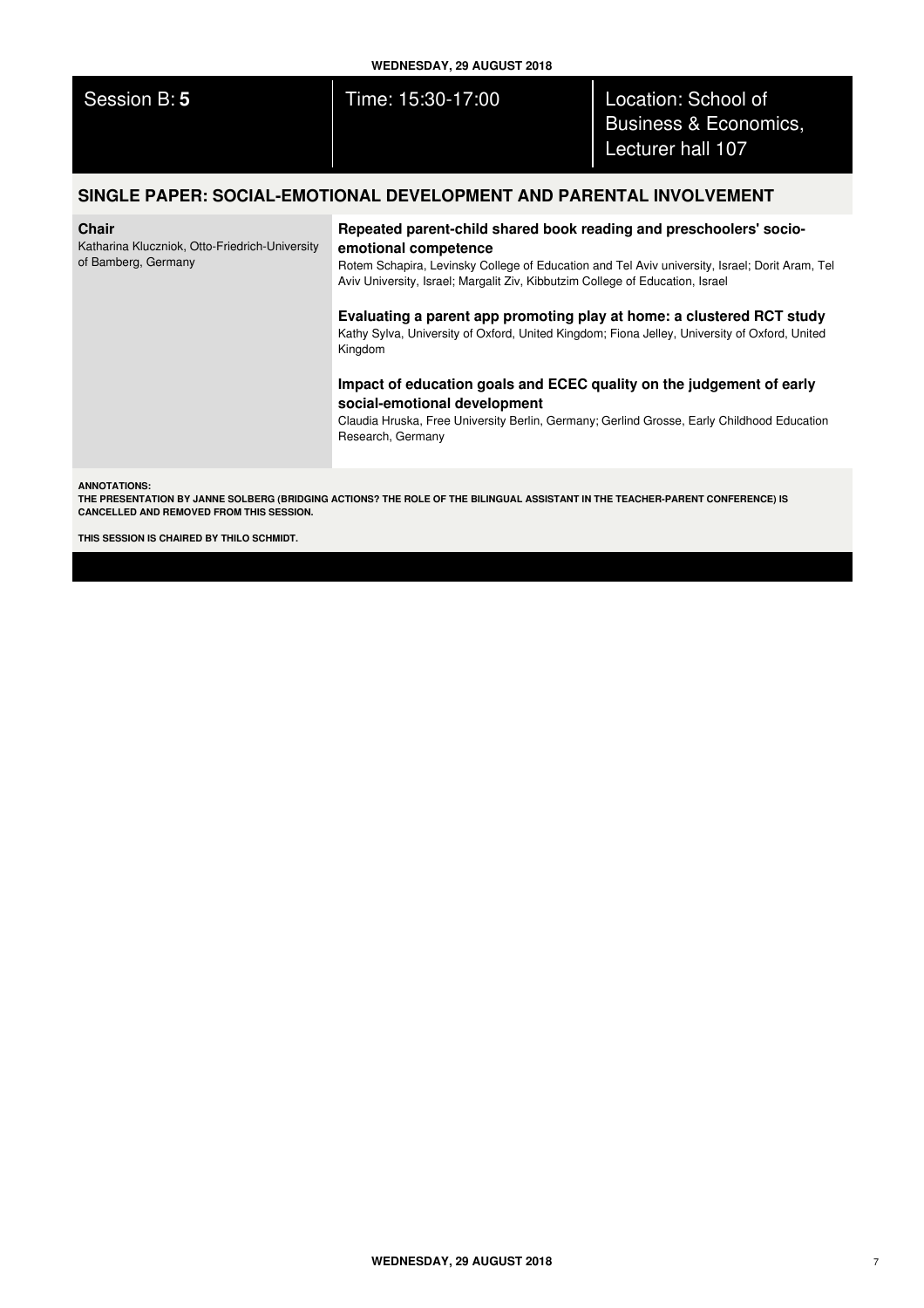Session B: **6** Time: 15:30-17:00 Location: School of Business & Economics, Lecturer hall 104

# **POSTER PRESENTATION: SCIENCE AND LANGUAGE EDUCATION, AND PRESCHOOL TEACHER`S JOB STRESS**

#### **Chair**

Saskia van Schaik, Utrecht University, **Netherlands** 

## **Preschool head teachers´ occupational stress and job satisfaction**

Mailis Elomaa, University of Jyväskylä, Finland; Eija Pakarinen, New York University Abu Dhabi/ University of Jyväskylä, Finland; Sirpa Eskelä-Haapanen, University of Jyväskylä, Finland; Leena Halttunen, University of Jyväskylä, Finland; Marja-Kristiina Lerkkanen, University of Jyväskylä, Finland

**Fact and fiction when using non-fiction books to learn about evolution** Anna Backman, University of Gothenburg, Sweden

## **Effect of inquiry- and context-based science activities on preschoolers´ conceptual understanding**

Pamela Flores, Ludwig-Maximilians-University Munich, Germany; Lucia Kohlhauf, LMU Munich, Germany; Janina Klemm, LMU Munich, Germany; Birgit J. Neuhaus, LMU Munich, Germany

## **Quality of Teacher-Child Interactions and Linguistic Responsivity in Toddler Classrooms in Germany**

Verena Dederer, Staat Institute for Early Education Research IFP Bayern, Germany; Franziska Egert, Staat Institute for Early Education Research (IFP Bayern), Germany; Julia Quehenberger, Staat Institute for Early Education Research IFP Bayern, Germany; Anne-Kristin Cordes, State Institute of Early Childhood Research (IFP Bayern), Germany

# **: Preschool children's discernment of different forms of numbers**

Maria Alkhede, Malmö university, Sweden; Mona Holmqvist, Malmö University, Sweden

**Embodied knowledge's impact on volition during technology play** Kristina Thorshag, Malmö University/ University of Gothenburg, Sweden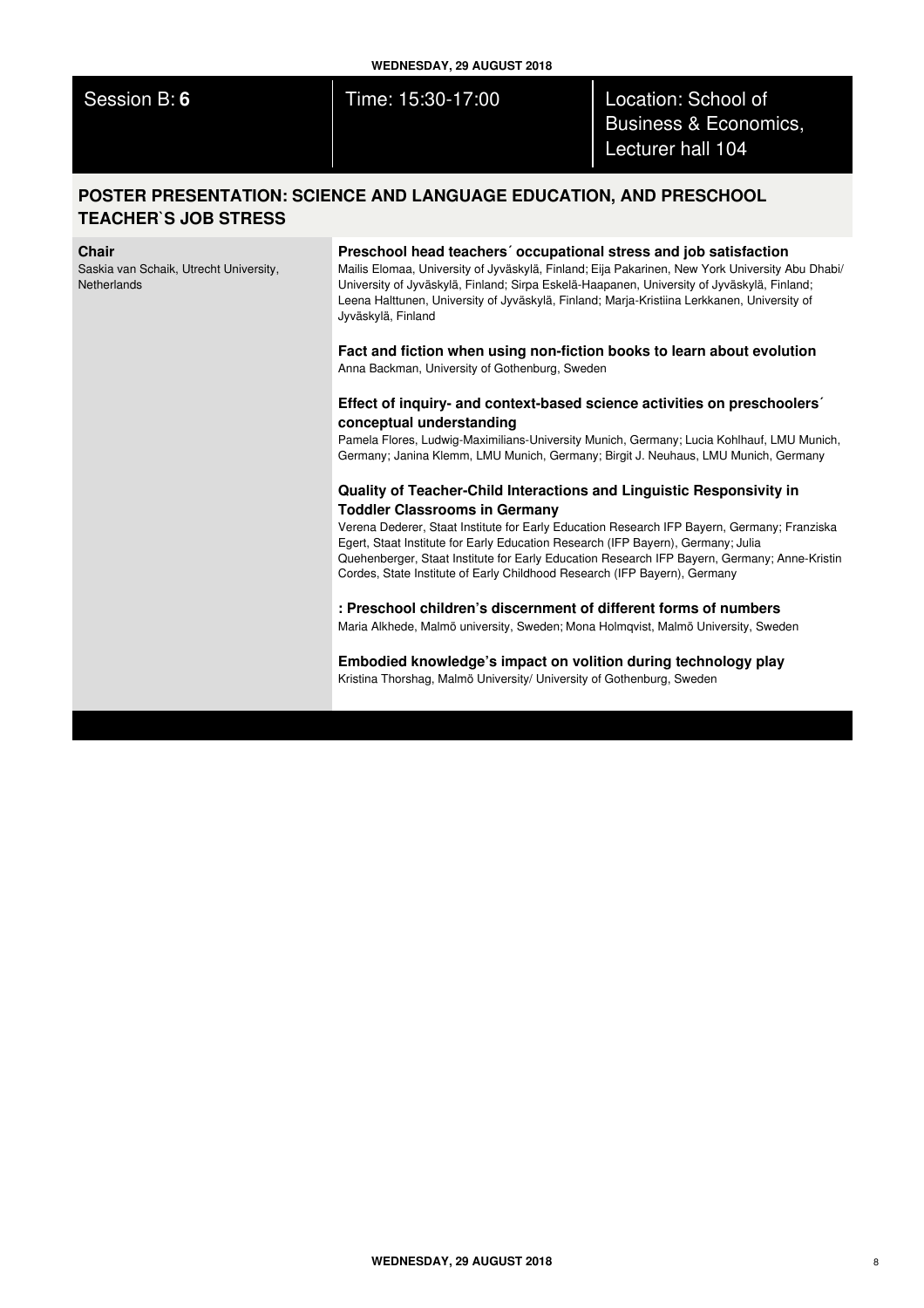| THURSDAY, 30 AUGUST 2018                                                                    |                                                                                                                                                                                                                                                                                                                                                                                                                                                                                                                                                                                                                                                                                                                                                                                                                                                                                                                                                                                                                                                                                                                                                                                                                     |                                                                   |  |
|---------------------------------------------------------------------------------------------|---------------------------------------------------------------------------------------------------------------------------------------------------------------------------------------------------------------------------------------------------------------------------------------------------------------------------------------------------------------------------------------------------------------------------------------------------------------------------------------------------------------------------------------------------------------------------------------------------------------------------------------------------------------------------------------------------------------------------------------------------------------------------------------------------------------------------------------------------------------------------------------------------------------------------------------------------------------------------------------------------------------------------------------------------------------------------------------------------------------------------------------------------------------------------------------------------------------------|-------------------------------------------------------------------|--|
| Women in Science: 1                                                                         | Time: 09:00-10:00                                                                                                                                                                                                                                                                                                                                                                                                                                                                                                                                                                                                                                                                                                                                                                                                                                                                                                                                                                                                                                                                                                                                                                                                   | Location: School of<br>Business & Economics,<br>Lecturer hall 104 |  |
| SIG 05 INVITED WORKSHOP: WOMEN IN SCIENCE                                                   |                                                                                                                                                                                                                                                                                                                                                                                                                                                                                                                                                                                                                                                                                                                                                                                                                                                                                                                                                                                                                                                                                                                                                                                                                     |                                                                   |  |
| <b>Chair</b><br>Katrin Wolf, Freie Universität Berlin, Germany                              | <b>Women in Science</b><br>Mirjam Steffensky, Leibniz Institute of Science and Mathematics Education (IPN), Germany;<br>Pauline Slot, Utrecht University, Netherlands                                                                                                                                                                                                                                                                                                                                                                                                                                                                                                                                                                                                                                                                                                                                                                                                                                                                                                                                                                                                                                               |                                                                   |  |
|                                                                                             |                                                                                                                                                                                                                                                                                                                                                                                                                                                                                                                                                                                                                                                                                                                                                                                                                                                                                                                                                                                                                                                                                                                                                                                                                     |                                                                   |  |
|                                                                                             |                                                                                                                                                                                                                                                                                                                                                                                                                                                                                                                                                                                                                                                                                                                                                                                                                                                                                                                                                                                                                                                                                                                                                                                                                     |                                                                   |  |
| Session C: 1                                                                                | Time: 10:00-11:30                                                                                                                                                                                                                                                                                                                                                                                                                                                                                                                                                                                                                                                                                                                                                                                                                                                                                                                                                                                                                                                                                                                                                                                                   | Location: School of<br>Business & Economics,<br>Lecturer hall 102 |  |
| <b>SINGLE PAPER: EARLY MATHEMATICS EDUCATION</b>                                            |                                                                                                                                                                                                                                                                                                                                                                                                                                                                                                                                                                                                                                                                                                                                                                                                                                                                                                                                                                                                                                                                                                                                                                                                                     |                                                                   |  |
| <b>Chair</b><br>Sanneke de la Rie, Rotterdam University of<br>Applied Sciences, Netherlands | Spontaneous focusing on Arabic number symbols in relation to early<br>mathematical competencies<br>Sanne Rathé, KU Leuven, Belgium; Joke Torbeyns, KU Leuven, Belgium; Bert De Smedt, KU<br>Leuven - University of Leuven, Belgium; Lieven Verschaffel, KU Leuven, Belgium<br>Four-year olds' patterning understanding: Repeating and growing<br>patterns<br>Nore Wijns, KU Leuven, Belgium; Joke Torbeyns, KU Leuven, Belgium; Merel Bakker, KU<br>LEUVEN, Belgium; Bert De Smedt, KU Leuven - University of Leuven, Belgium; Lieven<br>Verschaffel, KU LEUVEN, Belgium<br>Gender and early math: unfolding the role of early numeracy skills across<br>the kindergarten years<br>David Munez, National Institute of Education / Nanyang Technological University, Singapore;<br>Rebecca Bull, National Institute of Education/Nanyang Technological University, Singapore,<br>Singapore; Kerry Lee, The Education University of Hong Kong, Hong Kong<br>The influence of language competencies on mathematical skill<br>development at the beginning of school<br>Antje Ehlert, University of Potsdam / University of Johannesburg, Germany; Annemarie Fritz-<br>Stratmann, University of Duisburg-Essen, Germany |                                                                   |  |
|                                                                                             |                                                                                                                                                                                                                                                                                                                                                                                                                                                                                                                                                                                                                                                                                                                                                                                                                                                                                                                                                                                                                                                                                                                                                                                                                     |                                                                   |  |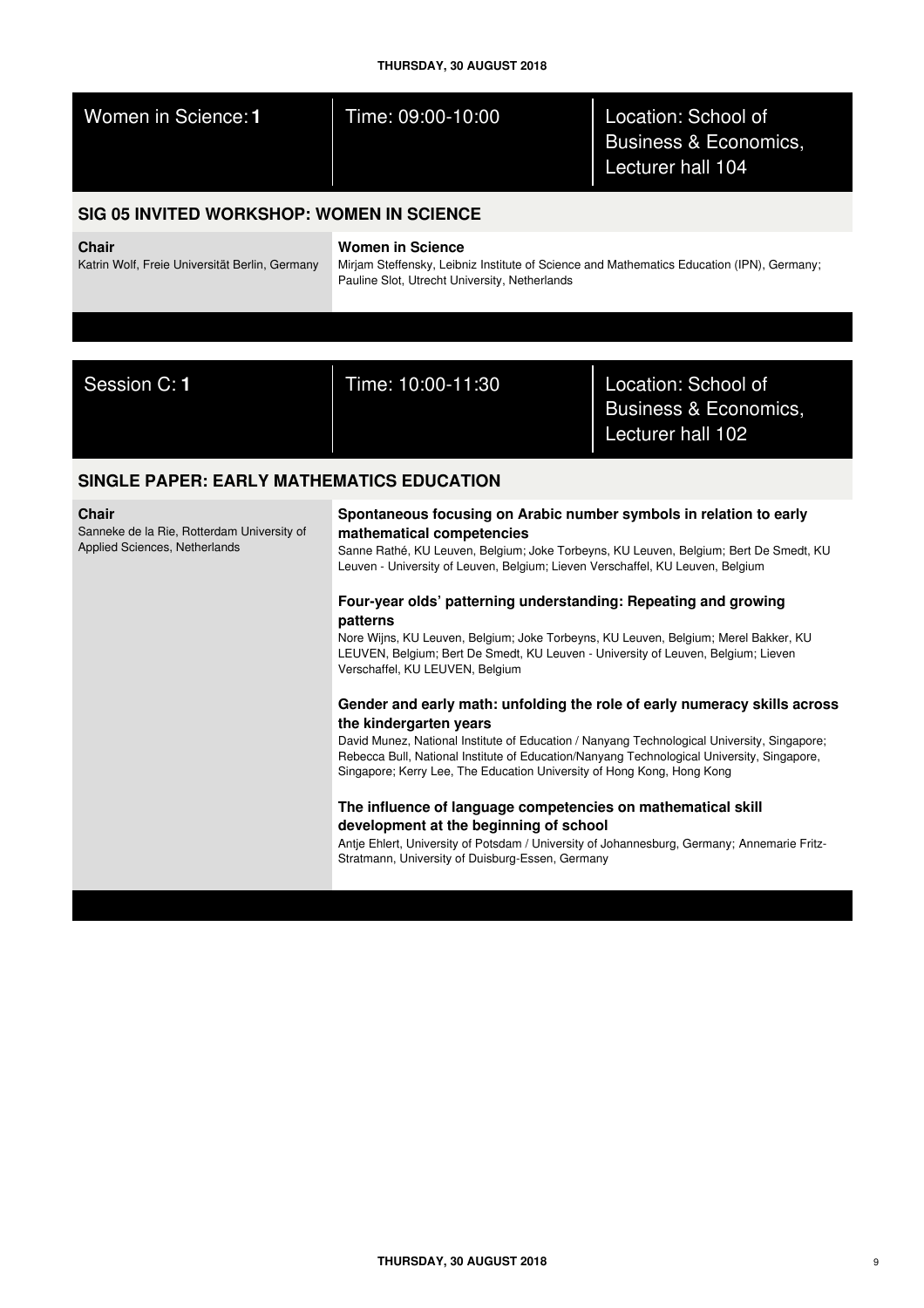| THURSDAY, 30 AUGUST 2018                                                  |                                                                                                                                                                                                                                                                                                                                                                                                                                                                                                                                                                                                                                                                                                                                                                                                                                                                                                                                                                                                                                                                                                                                                                                                                                                       |                                                                   |  |
|---------------------------------------------------------------------------|-------------------------------------------------------------------------------------------------------------------------------------------------------------------------------------------------------------------------------------------------------------------------------------------------------------------------------------------------------------------------------------------------------------------------------------------------------------------------------------------------------------------------------------------------------------------------------------------------------------------------------------------------------------------------------------------------------------------------------------------------------------------------------------------------------------------------------------------------------------------------------------------------------------------------------------------------------------------------------------------------------------------------------------------------------------------------------------------------------------------------------------------------------------------------------------------------------------------------------------------------------|-------------------------------------------------------------------|--|
| Session C: 2                                                              | Time: 10:00-11:30                                                                                                                                                                                                                                                                                                                                                                                                                                                                                                                                                                                                                                                                                                                                                                                                                                                                                                                                                                                                                                                                                                                                                                                                                                     | Location: School of<br>Business & Economics,<br>Lecturer hall 103 |  |
|                                                                           | SINGLE PAPER: TEACHERS`S BELIEFS AND TEACHER-CHILD INTERACTIONS                                                                                                                                                                                                                                                                                                                                                                                                                                                                                                                                                                                                                                                                                                                                                                                                                                                                                                                                                                                                                                                                                                                                                                                       |                                                                   |  |
| Chair<br>Rianne van den Berghe, Utrecht University,<br><b>Netherlands</b> | Associations and gender differences among emotional support, self-<br>concept and reading achievement<br>Maria Therese Jensen, The Norwegian Reading Centre, Norway; Oddny Judith Solheim, The<br>Norwegian Reading Centre, Norway<br>Pre-Service Special Education Teachers' Discourse during Shared<br>Reading<br>Yael Roth-Barkai, Tel-Aviv University, Israel; Dorit Aram, Tel Aviv University, Israel<br>Are child-care experiences associated with 2- and 4-year-olds' empathetic<br>concern for others?<br>Daniel Schmerse, Leibniz Institute for Science and Mathematics Education, Germany                                                                                                                                                                                                                                                                                                                                                                                                                                                                                                                                                                                                                                                   |                                                                   |  |
|                                                                           | Cognitive Activating Dialogues to co-construct Scientific Reasoning in<br><b>Early Science Classrooms</b><br>Ines Freitag-Amtmann, Free University of Berlin, Germany                                                                                                                                                                                                                                                                                                                                                                                                                                                                                                                                                                                                                                                                                                                                                                                                                                                                                                                                                                                                                                                                                 |                                                                   |  |
|                                                                           |                                                                                                                                                                                                                                                                                                                                                                                                                                                                                                                                                                                                                                                                                                                                                                                                                                                                                                                                                                                                                                                                                                                                                                                                                                                       |                                                                   |  |
| Session C: 3                                                              | Time: 10:00-11:30                                                                                                                                                                                                                                                                                                                                                                                                                                                                                                                                                                                                                                                                                                                                                                                                                                                                                                                                                                                                                                                                                                                                                                                                                                     | Location: School of<br>Business & Economics,<br>Lecturer hall 104 |  |
|                                                                           | SINGLE PAPER: EARLY SCIENCE AND LANGUAGE EDUCATION IN DIVERSE CONTEXTS                                                                                                                                                                                                                                                                                                                                                                                                                                                                                                                                                                                                                                                                                                                                                                                                                                                                                                                                                                                                                                                                                                                                                                                |                                                                   |  |
| Chair<br>Bodine Romijn, Utrecht University,<br>Netherlands                | The contribution of professional development and professional exchange<br>for early science education<br>Julia Barenthien, Leibniz Institute for Science and Mathematics Education at Kiel University,<br>Germany; Elisa Oppermann, Freie Universität Berlin, Germany; Mirjam Steffensky, Leibniz<br>Institute of Science and Mathematics Education (IPN), Germany; Yvonne Anders, Freie<br>Universität Berlin, Germany<br>Fostering early language skills: Comparing ECEC settings with varying<br>governmental financial support<br>Kristine Blatter, German Youth Institute, Germany; Veronika Eichmann, German Youth Institute,<br>Germany; Katarina Groth, German Youth Institute, Germany; Margarita Stolarova, German<br>Youth Institute, Germany<br>Waiting for word learning in special language education groups<br>Marike Kempen, Utrecht University AND Royal Dutch Auris Group (Rotterdam), Netherlands;<br>Maartje Kouwenberg, Dutch Royal Auris Group, Netherlands; Connie Fortgens, Dutch Royal<br>Auris Group, Netherlands; Paul Leseman, Utrecht University, Netherlands<br>affirmation vs. criticism of power?! future challenges for gender<br>perspectives in early childhood<br>Melanie Kubandt, Universität Osnabrück, Germany |                                                                   |  |
|                                                                           |                                                                                                                                                                                                                                                                                                                                                                                                                                                                                                                                                                                                                                                                                                                                                                                                                                                                                                                                                                                                                                                                                                                                                                                                                                                       |                                                                   |  |
|                                                                           |                                                                                                                                                                                                                                                                                                                                                                                                                                                                                                                                                                                                                                                                                                                                                                                                                                                                                                                                                                                                                                                                                                                                                                                                                                                       |                                                                   |  |
|                                                                           |                                                                                                                                                                                                                                                                                                                                                                                                                                                                                                                                                                                                                                                                                                                                                                                                                                                                                                                                                                                                                                                                                                                                                                                                                                                       |                                                                   |  |
|                                                                           |                                                                                                                                                                                                                                                                                                                                                                                                                                                                                                                                                                                                                                                                                                                                                                                                                                                                                                                                                                                                                                                                                                                                                                                                                                                       |                                                                   |  |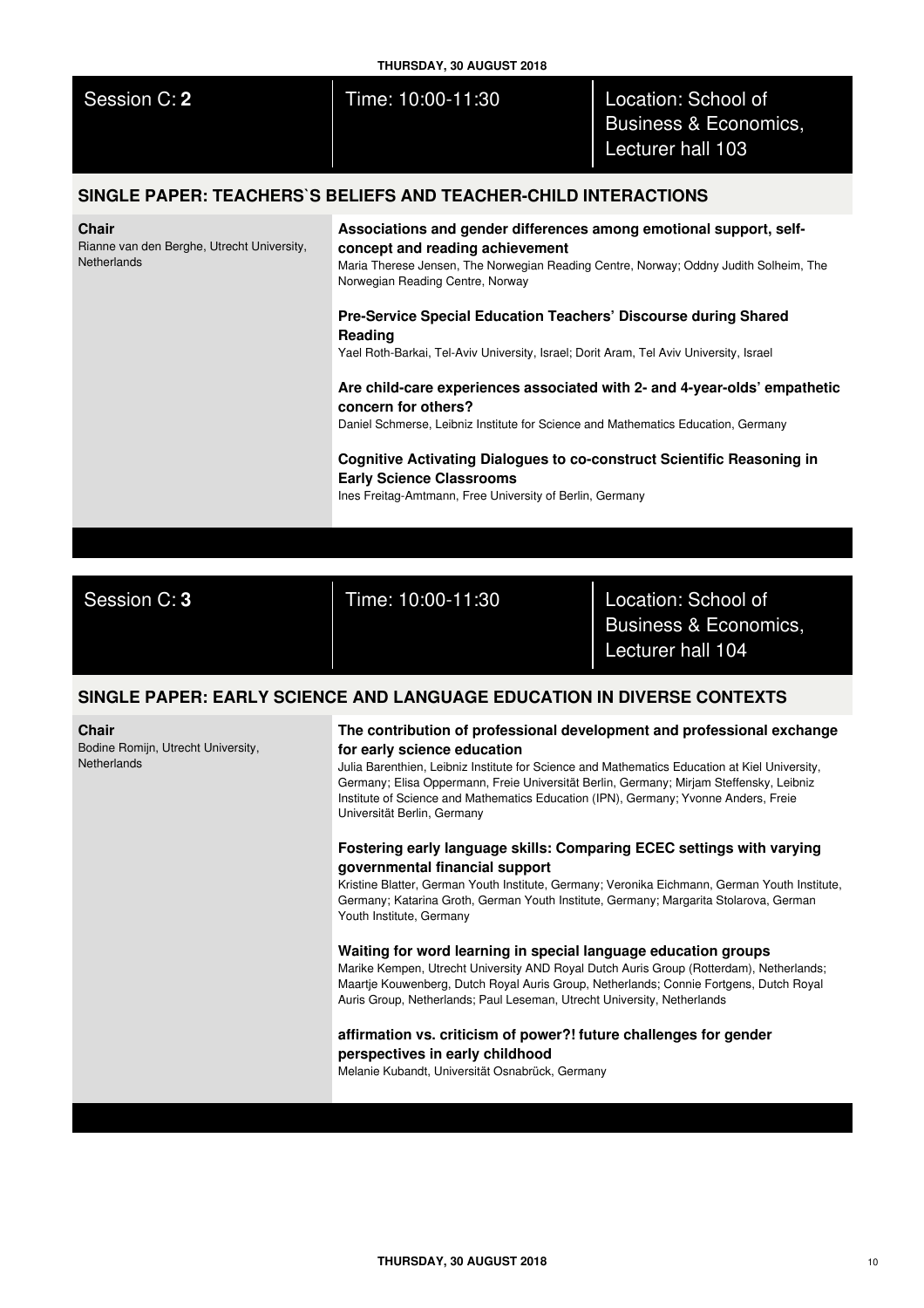| THURSDAY, 30 AUGUST 2018                                                              |                                                                                                                                                                                                                                                                                                                                                                                                                                                                                                                                                                                                                                                                                                                                                           |                                                                   |  |
|---------------------------------------------------------------------------------------|-----------------------------------------------------------------------------------------------------------------------------------------------------------------------------------------------------------------------------------------------------------------------------------------------------------------------------------------------------------------------------------------------------------------------------------------------------------------------------------------------------------------------------------------------------------------------------------------------------------------------------------------------------------------------------------------------------------------------------------------------------------|-------------------------------------------------------------------|--|
| Session C: 4                                                                          | Time: 10:00-11:30                                                                                                                                                                                                                                                                                                                                                                                                                                                                                                                                                                                                                                                                                                                                         | Location: School of<br>Business & Economics,<br>Lecturer hall 106 |  |
| SINGLE PAPER: INSTRUCTIONAL PRACTICES AND LITERACY                                    |                                                                                                                                                                                                                                                                                                                                                                                                                                                                                                                                                                                                                                                                                                                                                           |                                                                   |  |
| <b>Chair</b><br>Katharina Kluczniok, Otto-Friedrich-University<br>of Bamberg, Germany | Young Children's Perspectives on Why They Like and Dislike Specific<br><b>Learning Centers</b><br>Hsueh-Jung Liu, National University of Tainan, Taiwan, Taiwan<br>Vocabulary instruction practices and its relationship with the vocabulary<br>of prekinder children<br>Paulina Pizarro, Pontificia Universidad Católica de Chile, Chile<br><b>First Grade Reading Skill and Motivation Dynamics</b><br>Bente Walgermo, Reading and educational research, Norway<br>The roles of metacognitive knowledge, vocabulary and task orientation in<br>narrative comprehension<br>Janne Lepola, Univ. of Turku, Finland; Anu Kajamies, University of Turku, Finland; Eero<br>Laakkonen, University of Turku, Finland; Pekka Niemi, University of Turku, Finland |                                                                   |  |
|                                                                                       |                                                                                                                                                                                                                                                                                                                                                                                                                                                                                                                                                                                                                                                                                                                                                           |                                                                   |  |

Session C: **5** Time: 10:00-11:30 Location: Henry-Ford-Building, Lecturer hall A

# **POSTER PRESENTATION: QUALITY OF EARLY CHILDHOOD EDUCATION, SCIENCE EDUCATION, AND CHILDREN`S PLAY**

### **Chair**

Timo Reuter, University of Koblenz-Landau, Germany

**Developing Educational Support in STEM- play scenario's in first grade** Mariska Venema, Windesheim Flevoland University of Applied Science, Netherlands; Conny Boendermaker, Windesheim Flevoland University of Applied Science, Netherlands; Hanno Van Keulen, Windesheim Flevoland University of Applied Science, Unknown

## **Coding in the Crib: Changing trends in children's exposure to computer coding concepts**

Sarah Gerson, Cardiff University, United Kingdom; Richard Morey, Cardiff University, United Kingdom; Johanna van Schaik, Donders Institute, Radboud University, Netherlands

## **Participation and quality in ECEC: A multi-method approach**

Nadine Correia, University Institute of Lisbon (ISCTE - IUL), Portugal; Carla Silva, ISCTE – Instituto Universitário de Lisboa, CIS-IUL, Lisbon, Portugal, Portugal; Margarida Fialho, ISCTE – Instituto Universitário de Lisboa, CIS-IUL, Lisbon, Portugal, Portugal; Cecília Aguiar, ISCTE – Instituto Universitário de Lisboa, CIS-IUL, Lisbon, Portugal, Portugal; Helena Carvalho, ISCTE – Instituto Universitário de Lisboa, CIES-IUL, Lisbon, Portugal, Portugal

**Engaging pre-service primary teachers in science through climate change** Giulia Tasquier, Alma mater Studiorum - University of Bologna, Belgium

## **Promoting children's pretend play: Is providing role play material enough?**

Isabelle Kalkusch, University of Konstanz (Germany) and Thurgau University of Teacher Education (Switzerland), Switzerland; Ann-Kathrin Jaggy, University of Teacher Education Thurgau, University of Konstanz, Switzerland; Sonja Perren, University of Konstanz, Germany; Carine Burkhardt Bossi, Thurgau University of Teacher Education, Switzerland; Barbara Weiss, Thurgau University of Teacher Education, Switzerland; Fabio Sticca, Marie Meierhofer Institut für das Kind, Switzerland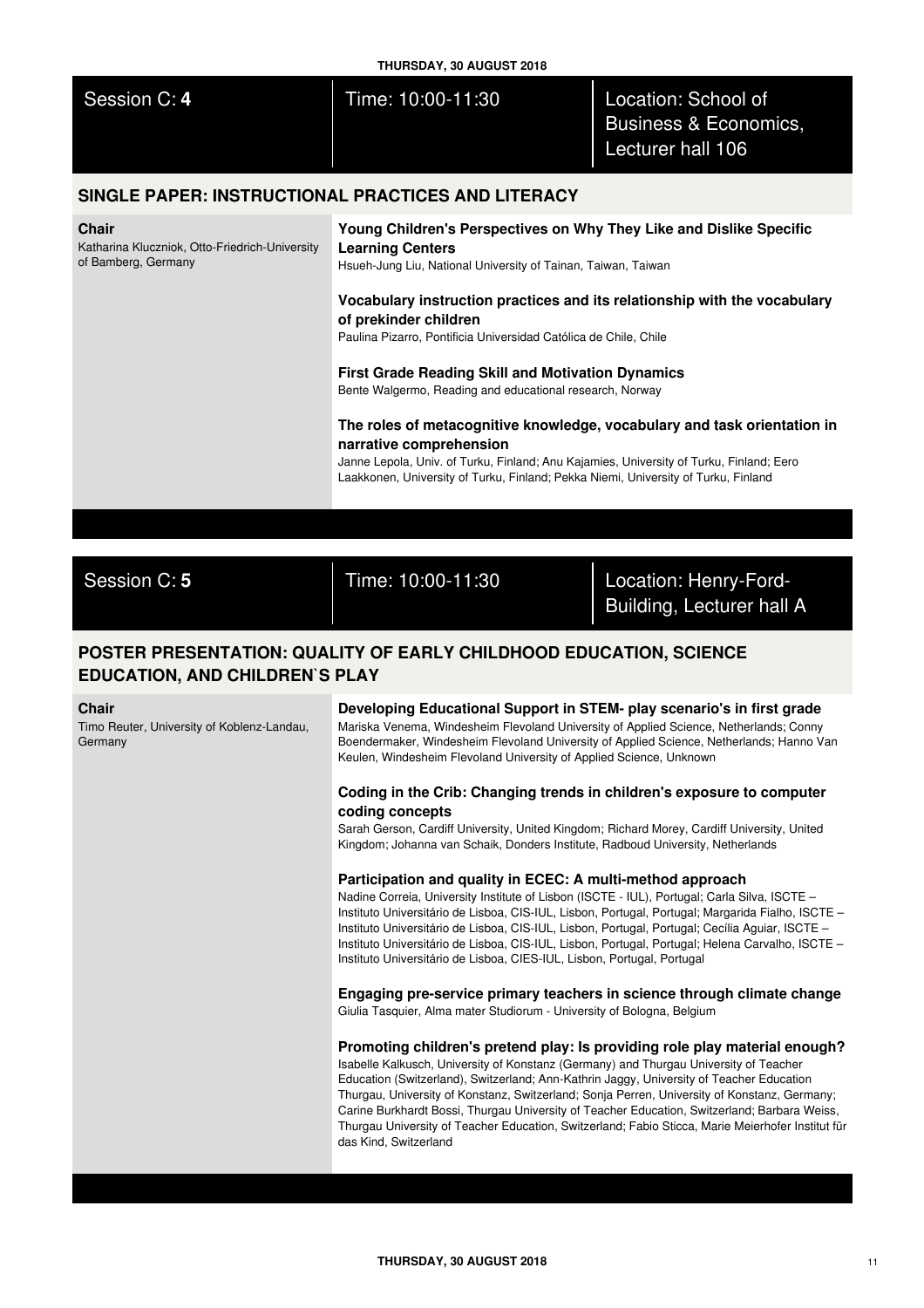| THURSDAY, 30 AUGUST 2018                      |                   |                                                                              |
|-----------------------------------------------|-------------------|------------------------------------------------------------------------------|
| Session C: 6                                  | Time: 10:00-11:30 | Location: School of<br><b>Business &amp; Economics,</b><br>Lecturer hall 107 |
| SINGLE PAPER: MOTOR AND COGNITIVE DEVELOPMENT |                   |                                                                              |
| $\sim$ $\sim$                                 |                   |                                                                              |

## **Chair**

Anita Díaz Suárez, Pontificia Universidad Católica de Chile, Chile

## **A Bridge Over Troubled Water: Tracing Indications of Early Engineering among Preschoolers**

Ornit Spektor-Levy, Bar-Ilan University, Israel; taly shechter, Da-Gan Center The National Teacher Center for the Advancement of Scientific, Technological and Mathematical Education in Preschool, Israel; Sigal Eden, Bar-Ilan University, Israel

# **Learning from peers and adults – When do toddlers use age as a proxy for informativeness?**

Gregor Kachel, FH Potsdam, Germany; Robert Hepach, LFE, Germany; Richard Moore, School of Mind and Brain, Humboldt Universität zu Berlin, Germany; Michael Tomasello, Duke Universtiy, NC, United States

# **Parental practices regarding motor development in Israel and the Netherlands**

Ora Oudgenoeg-Paz, Utrecht University, Netherlands; Osnat Atun-Einy, Haifa University, Israel; Saskia van Schaik, Utrecht University, Netherlands

# **Parental beliefs of preterm born infants about motor development in the Netherlands and Israel**

Saskia van Schaik, Utrecht University, Netherlands; Ora Oudgenoeg-Paz, Utrecht University, Netherlands; Osnat Atun-Einy, University of Haifa, Israel

Keynote Session: **1** Time: 11:45-12:45 Location: Henry-Ford-Building, Lecturer hall A

# **SIG 05 KEYNOTE SESSION: EARLY STEM: THE IMPLICATIONS OF EMBODIED TECHNOLOGIES**

**Chair**

Franziska Cohen, Freie Universität Berlin, Germany

**Early STEM: The Implications of Embodied Technologies** Andrew Manches, School of Education, United Kingdom

Discussion Panel: **1** Time: 13:45-14:45 Location: Henry-Ford-Building, Lecturer hall A

# **SIG 05 PANEL DISCUSSION: CHANCES AND RISKS OF ICT IN EARLY CHILDHOOD EDUCATION AND CARE**

**Chair**

Iram Siraj, University of Oxford, United Kingdom

# **Chances and risks of ICT in Early Childhood Education and Care**

Janna Pahnke, Stiftung Haus der kleinen Forscher, Germany; Andrew Manches, School of Education, United Kingdom; Jerry Andriessen, Wise & Munro, Netherlands; Klaus Fröhlich-Gildhoff, Evangelische Hochschule Freiburg, Germany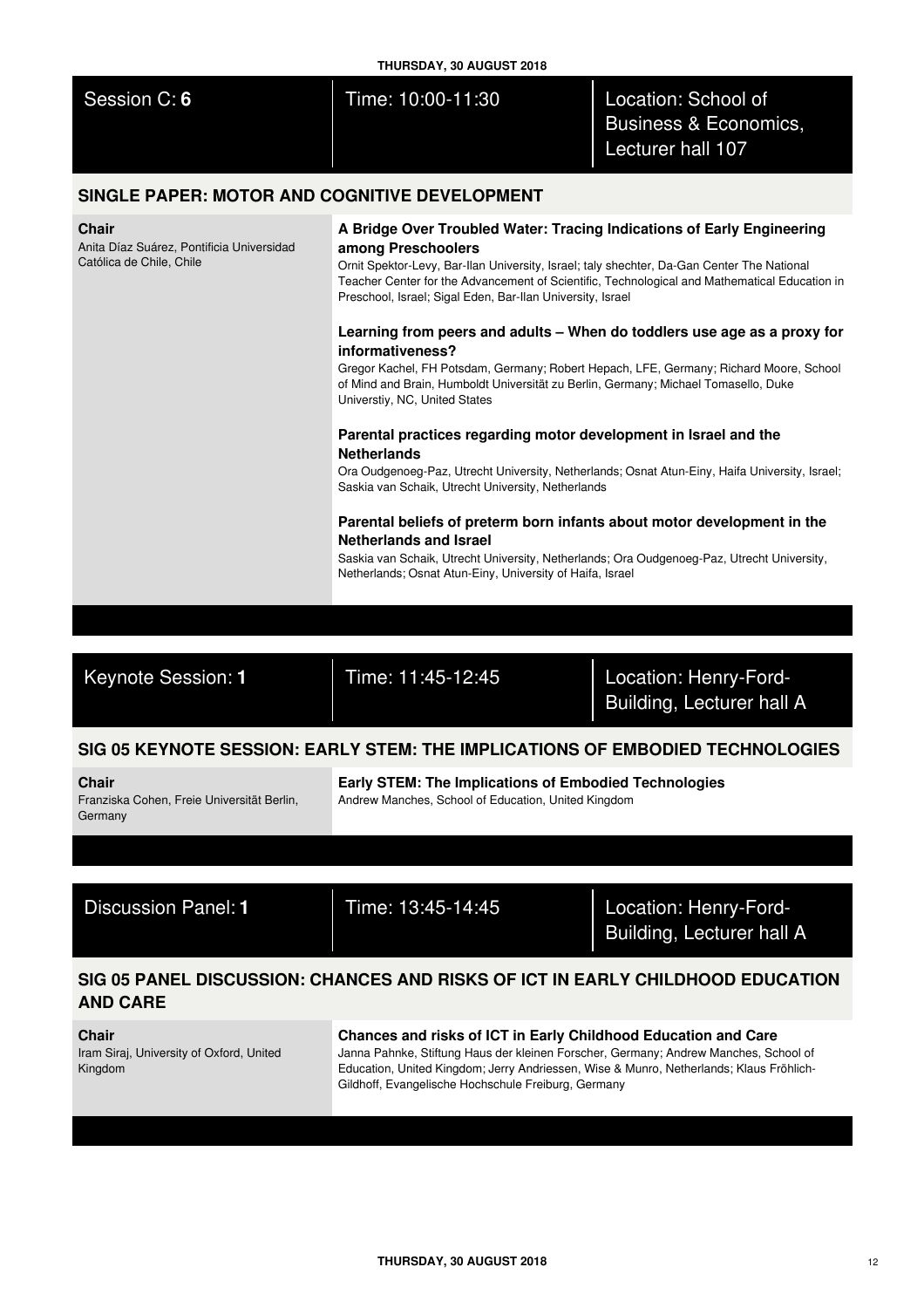| <b>THURSDAY, 30 AUGUST 2018</b>                                 |                                                                                                                                                                                                                                                                                                                                                                                                                                                                                                                                                                                                                                                                                                                                                                                                                                                                                |                                                                              |  |
|-----------------------------------------------------------------|--------------------------------------------------------------------------------------------------------------------------------------------------------------------------------------------------------------------------------------------------------------------------------------------------------------------------------------------------------------------------------------------------------------------------------------------------------------------------------------------------------------------------------------------------------------------------------------------------------------------------------------------------------------------------------------------------------------------------------------------------------------------------------------------------------------------------------------------------------------------------------|------------------------------------------------------------------------------|--|
| Session D: 1                                                    | Time: 15:00-16:30                                                                                                                                                                                                                                                                                                                                                                                                                                                                                                                                                                                                                                                                                                                                                                                                                                                              | Location: School of<br><b>Business &amp; Economics,</b><br>Lecturer hall 104 |  |
|                                                                 | SINGLE PAPER: EARLY MATHEMATICS EDUCATION AND COGNITIVE DEVELOPMENT                                                                                                                                                                                                                                                                                                                                                                                                                                                                                                                                                                                                                                                                                                                                                                                                            |                                                                              |  |
| <b>Chair</b><br>Ornit Spektor-Levy, Bar-Ilan University, Israel | Classroom practices and curricular resources in teaching early<br>mathematical knowledge<br>Inés Rodríguez, University of Salamanca, Spain; Jorge Martín, University of Salamanca, Spain;<br>Elena Ramirez, University of Salamanca, Spain; Inmaculada Martín, University of Salamanca,<br>Spain<br>Development of mathematical reasoning in early mathematics education<br>Esther Brunner, Pädagogische Hochschule Thurgau, Switzerland; Jonas Lampart, Thurgau<br>University of Teacher Education, Switzerland<br>Teachers' Views About the Use of Mother-tongue in Teaching Early<br><b>Childhood Education in Botswana</b><br>Elizabeth Seeco, University of Botswana, Botswana<br>Metacognitive intervention in the kindergarten: The what, the how and the<br>learning outcomes<br>Zemira Mevarech, Bar-ilan University, Israel; Tal Sharir, Bar-Ilan University, Israel |                                                                              |  |
|                                                                 |                                                                                                                                                                                                                                                                                                                                                                                                                                                                                                                                                                                                                                                                                                                                                                                                                                                                                |                                                                              |  |
| Session D: 2                                                    | Time: 15:00-16:30                                                                                                                                                                                                                                                                                                                                                                                                                                                                                                                                                                                                                                                                                                                                                                                                                                                              | Location: School of<br>Business & Economics,<br>Lecturer hall 107            |  |
|                                                                 | SINGLE PAPER: PROFESSIONAL DEVELOPMENT AND ICT IN PRESCHOOL                                                                                                                                                                                                                                                                                                                                                                                                                                                                                                                                                                                                                                                                                                                                                                                                                    |                                                                              |  |
| <b>Chair</b><br>Mailis Elomaa, University of Jyväskylä, Finland | Fostering Effective Early Learning through Evidence based Professional<br><b>Development</b><br>Iram Siraj, University of Oxford, United Kingdom; Denise Kingston, Sussex University, United<br>Kingdom                                                                                                                                                                                                                                                                                                                                                                                                                                                                                                                                                                                                                                                                        |                                                                              |  |
|                                                                 | Raising Early Achievement in Maths with Interactive Apps: A Randomised<br><b>Control Trial</b><br>Laura Outhwaite, University of Nottingham, United Kingdom; Marc Faulder, Burton Joyce<br>Primary School, United Kingdom; Anthea Gulliford, University of Nottingham, United Kingdom;<br>Nicola Pitchford, University of Nottingham, United Kingdom                                                                                                                                                                                                                                                                                                                                                                                                                                                                                                                           |                                                                              |  |

**Promoting early literacy in Hebrew using a computerized writing game** Dorit Aram, Tel Aviv University, Israel; Adi Elimelech, Tel Aviv University, Israel

# **Pre-school quality improvement and identifying effective elements of Professional Development.**

Denise Kingston, University of Sussex, United Kingdom; Iram Siraj, University of Oxford, United Kingdom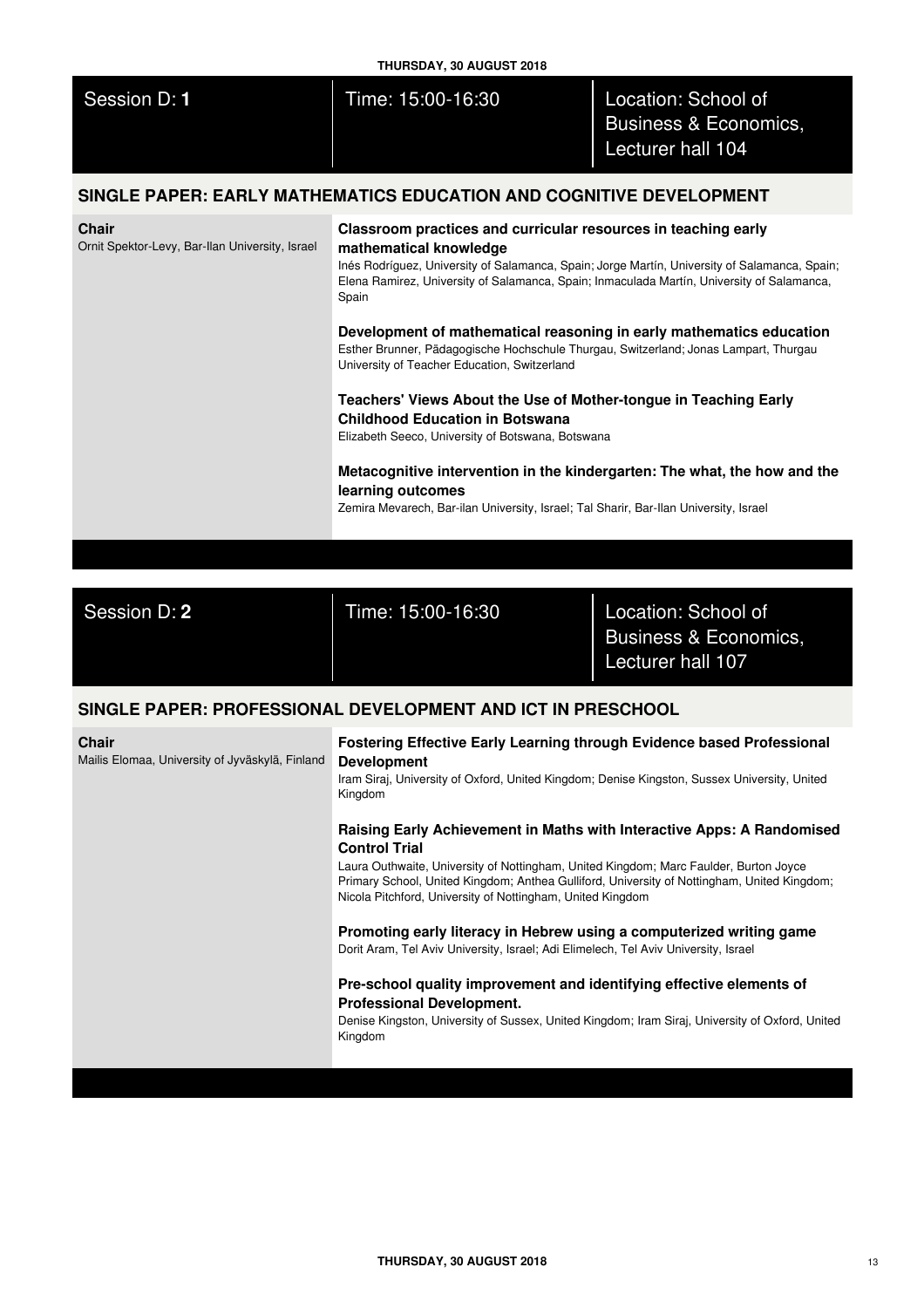| THURSDAY, 30 AUGUST 2018 |                   |                                                                              |
|--------------------------|-------------------|------------------------------------------------------------------------------|
| Session D: 3             | Time: 15:00-16:30 | Location: School of<br><b>Business &amp; Economics,</b><br>Lecturer hall 103 |
|                          |                   |                                                                              |

# **SINGLE PAPER: SOCIAL INTERACTION AND STEM EDUCATION**

## **Chair**

Kathy Sylva, University of Oxford, United Kingdom

**Observing children's interactions in preschool: Findings from an empirical study using the inCLASS.**

Katharina Kluczniok, Otto-Friedrich-University of Bamberg, Germany; Thilo Schmidt, Universität Koblenz-Landau, Campus Landau, Germany

## **The relation between neuropsychological tests and programming skills in young children**

Corrie Urlings, Maastricht University, Netherlands; Karien Coppens, Maastricht University, Netherlands; Corrie Urlings, Maastricht University School of Business and Economics, Netherlands

## **Quality of Early Mathematics Education in an International Comparison – Austria and Switzerland**

Lars Eichen, Karl-Franzens-Universität Graz, Austria; Karoline Rettenbacher, Karl-Franzens-Universität Graz, Austria; Mailina Petritsch, Karl-Franzens-Universität Graz, Austria; Manfred Pfiffner, Pädagogische Hochschule Zürich, Switzerland; Catherine Walter-Laager, Karl-Franzens-Universität Graz, Austria

# **Initial psychometric properties of the Science Learning Assessment (SLA) in Greek ECE**

Vasilis Grammatikopoulos, University of Crete, Greece; Nikolaos Tsigilis, Aristotle University of Thessaloniki, Greece; Athanasios Gregoriadis, Aristotle University of Thessaloniki, Greece; Michalis Linardakis, University of Crete, Greece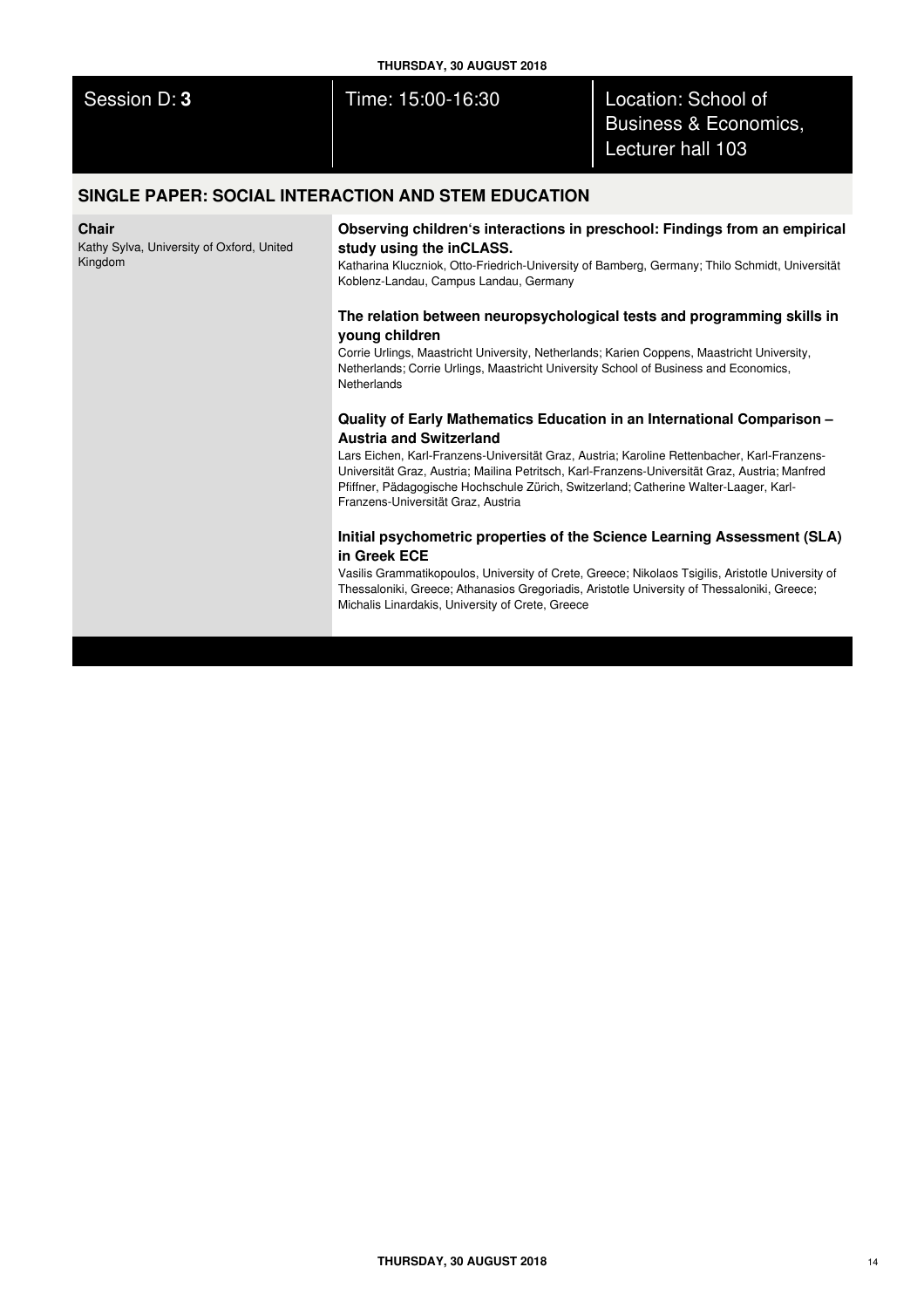| Session D: 4 |  |
|--------------|--|
|              |  |
|              |  |

Time: 15:00-16:30 **Location: Henry-Ford-**Building, Lecturer hall A

# **POSTER PRESENTATION: CHILDREN`S COGNITIVE DEVELOPMENT DURING PRESCHOOL YEARS**

### **Chair**

Ines Freitag-Amtmann, Free University of Berlin, Germany

## **Comparison between cognitive functioning of children attending musical and nonmusical school.**

Agata Rodziewicz, SWPS University of Social Sciences and Humanities, Poland; Izabela Krejtz, SWPS University of Social Sciences and Humanities, Poland; Krzysztof Krejtz, University of Social Sciences and Humanities, Poland; Katarzyna Wisiecka, SWPS University of Social Sciences and Humanities, Poland; Anna Niedzielska, SWPS University of Social Sciences and Humanities, Poland; Monika Kornacka, SWPS University of Social Sciences and Humanities, Poland; Zofia Kostrzewa, SWPS University of Social Sciences and Humanities, Poland

## **Preschoolers' abilities in context-free Control of Variables Strategy**

April Moeller, Ludwig-Maximilians-Universität München, Germany; Beate Sodian, Ludwig-Maximilians-Universität (LMU), Germany

## **Effects of music and math training on mathematical and working memory performances**

Ingo Roden, Carl von Ossietzky University Oldenburg, Germany; Silja Mansholt, Carl von Ossietzky Universität Oldenburg, Germany; Gunter Kreutz, Carl von Ossietzky Universität Oldenburg, Germany; Juliane Schlesier, Carl von Ossietzky Universität Oldenburg, Germany; Dietmar Grube, University of Oldenburg, Germany

## **Exploring the relation between the acquisition of words for objects and for numbers at 30 months**

Antje Ehlert, University of Potsdam, Germany; Flavia Adani, Univeristy of Potsdam, Germany; Tom Fritzsche, University of Potsdam, Germany

## **Latent Structure of Executive Functions in Preschoolers**

Melanie Otto, ZNL TransferCentre of Neuroscience and Learing, University of Ulm, Germany; Carmen Deffner, TransferZentrum für Neurowissenschaften und Lernen ZNL, Germany; Laura Walk, ZNL Transfer Center for Neuroscience and Learning, Germany; Petra Arndt, ZNL Transfer Center for Neuroscience and Learning, Germany

## **Securing young minds from Violence through ECE Intervention- a case of conflicted area of Pakistan**

SALIMA SEWANI, Chand Tarey Academy, Pakistan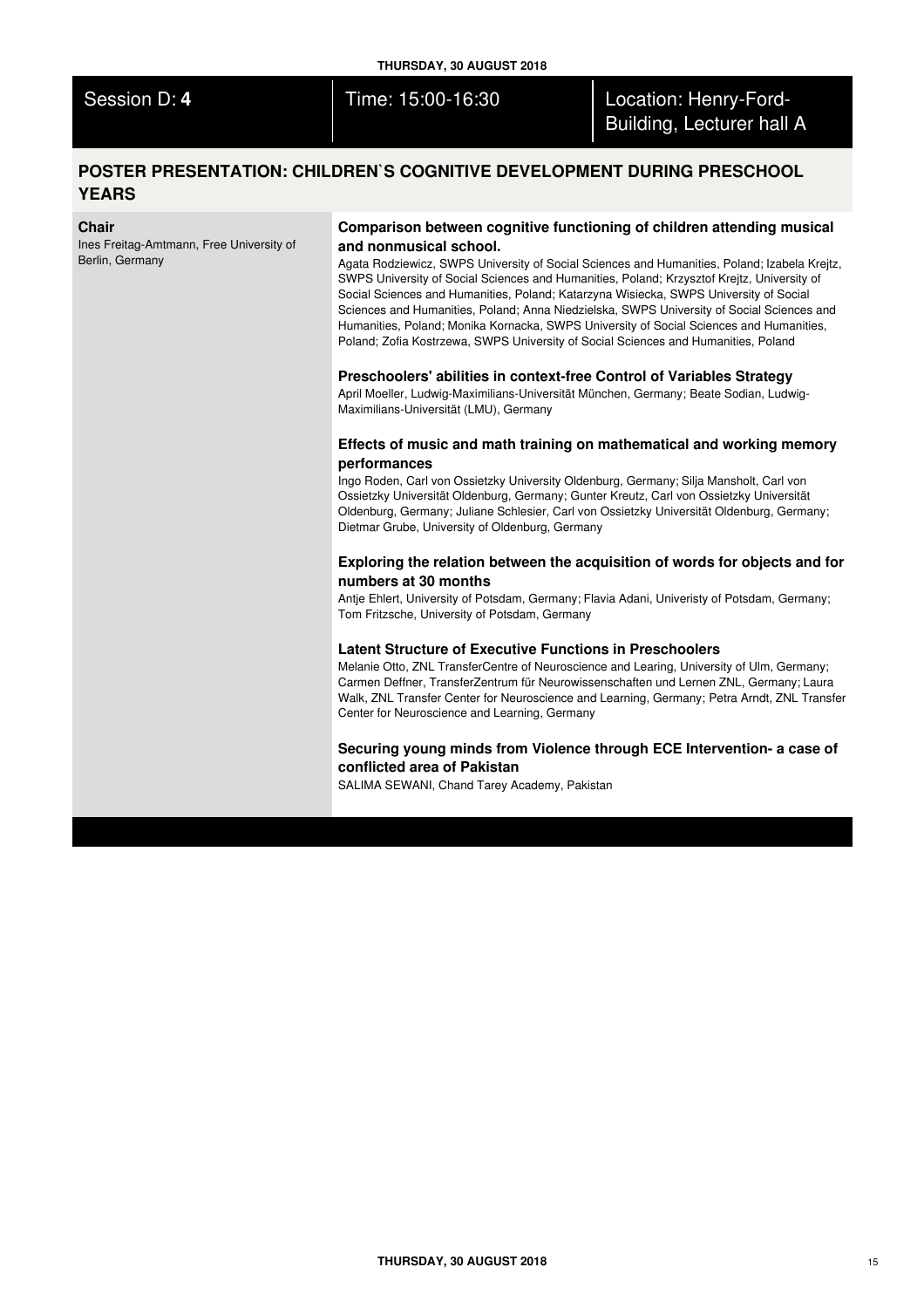| THURSDAY, 30 AUGUST 2018                                       |                   |                                                                              |  |  |
|----------------------------------------------------------------|-------------------|------------------------------------------------------------------------------|--|--|
| Session D: 5                                                   | Time: 15:00-16:30 | Location: School of<br><b>Business &amp; Economics,</b><br>Lecturer hall 102 |  |  |
| POSTER PRESENTATION: QUALITY OF ECEC AND COGNITIVE DEVELOPMENT |                   |                                                                              |  |  |

**Chair**

Sanne Rathé, KU LEUVEN, Belgium

**Home and daycare quality index: a proposal for all the child development environments**

Anita Díaz Suárez, Pontificia Universidad Católica de Chile, Chile; Marigen Narea, Pontificia Universidad Católica de Chile, Chile; Anneliese Marin, Pontificia Universidad Católica de Chile, Chile; Michelle Darricades, Pontificia Universidad Católica de Chile, Chile

# **Teachers' beliefs about the emotion regulation of boredom and anger in primary school children**

Juliane Schlesier, University of Oldenburg, Germany; Barbara Moschner, Carl von Ossietzky Universität Oldenburg, Germany; Ingo Roden, Carl von Ossietzky University Oldenburg, Germany

## **Teacher-child-interactions and their relationship to children's explorative behaviour**

Karoline Lohse, University of Potsdam, Germany; Caroline Wronski, University of Applied Sciences Potsdam, Germany; Frauke Hildebrandt, University of Applied Sciences Potsdam, Germany

# **Children's explanations and justifications of intentional behaviour**

Ramiro Glauer, University of Applied Sciences Potsdam, Germany; Andrea Hildebrandt, University Greifswald, Germany; Frauke Hildebrandt, University of Applied Sciences Potsdam, Germany

# **Pragmatic Language and Social Skills in the first two years of school**

Silvana Mareva, University of Cambridge, United Kingdom; Elian Fink, University of Cambridge, UK, United Kingdom; Jenny Gibson, University of Cambridge, United Kingdom

# **Longitudinal relations between quality of pretend play and linguistic competence in early childhood**

Hannah Sand, University of Konstanz, Thurgau University of Teacher Education, Germany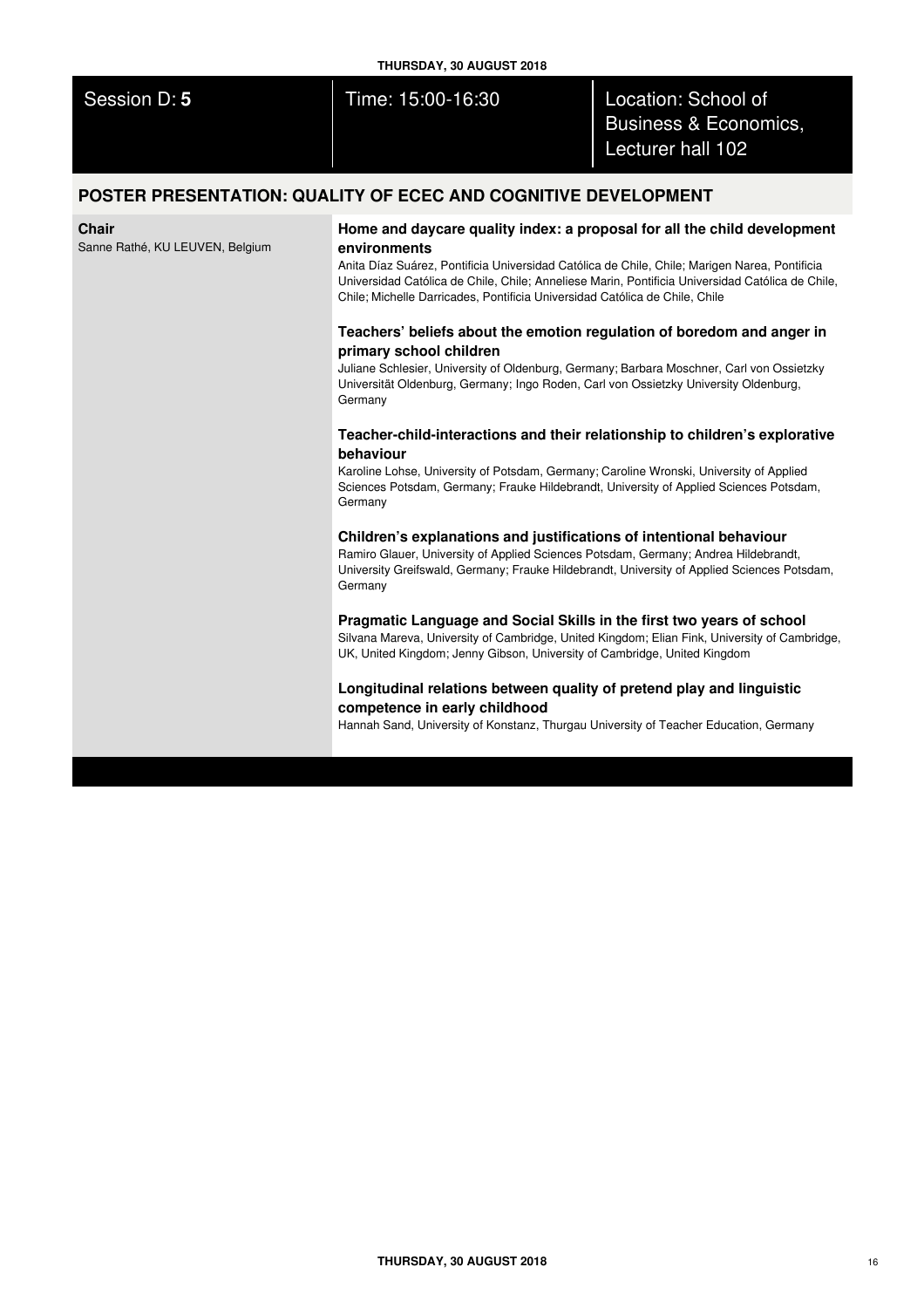| Session |  |  |
|---------|--|--|
|         |  |  |
|         |  |  |

# Time: 16:45-18:15 **Location: School of** Business & Economics, Lecturer hall 103

# **SYMPOSIUM: CONTRIBUTIONS OF SELF-REGULATION TO ACADEMIC ACHIEVEMENT IN ELEMENTARY STUDENTS ACROSS EUROPE**

#### **Chair**

Catherine Gunzenhauser, Leipzig University, Germany

#### **Discussant**

Joana Cadima, University of Porto, Portugal

# **The Role of Attentional and Behavioral Control in Early Literacy and Numeracy Development**

Dieuwer ten Braak, University of Stavanger, Norway; Tijs Kleemans, Radboud University Nijmegen, Netherlands; Ingunn Storksen, University of Stavanger, Norway; Ludo Verhoeven, Radboud University Nijmegen, Netherlands; Eliane Seegers, Radboud University, Netherlands

# **The influence of executive functioning on academic achievement among elementary school students**

Antje von Suchodoletz, New York University Abu Dhabi, United Arab Emirates; Fitim Uka, University of Freiburg, Germany

# **Contribution of Executive Functions and Self-Control to Mathematics Performance in Third Graders**

Catherine Gunzenhauser, Leipzig University, Germany; Henrik Saalbach, University of Leipzig, Germany

#### **ANNOTATIONS:**

THIS IS THE SECOND PART OF TWO SYMPOSIA THAT BELONG TOGETHER AND ADDRESS SELF-REGULATION IN DIFFERENT AGES: (1) IN PRESCHOOL AND (2) IN ELEMENTARY SCHOOL. THE FIRST SYMPOSIUM IS TITLED "SELF-REGULATION AND PRE-ACADEMIC SKILLS IN PRESCHOOL CHILDREN ACROSS EUROPE".

Session E: **2** Time: 16:45-18:15 Location: School of Business & Economics, Lecturer hall 107

# **SYMPOSIUM: PLAY-BASED DIDACTICS IN EARLY CHILDHOOD EDUCATION**

### **Chair**

Ingrid Pramling-Samuelsson, University of Gothenburg, Sweden

### **Discussant**

Mona Holmqvist, Malmö University, Sweden

## **Play-based teaching in preschool**

Ingrid Pramling-Samuelsson, University of Gothenburg, Sweden; Hanna Palmér, Linnaeus University, Sweden; Maria Magnusson, Linnéuniversitetet Department of Education and Teachers´ Practice, Sweden

## **Teachers' mediation during free play as a lever for pupils' learning**

Anne Clerc-Georgy, University of Teacher Education du canton de Vaud, Switzerland; Marie-Laure Michel, HEP Vaud (University of Teacher Training, Lausanne, Switerland), Switzerland

## **Thinking Play and Learning dialectically**

Maire Sardi Béatrice, HEPL, Switzerland; Daniel MARTIN, University of Teacher Education, State of Vaud, Switzerland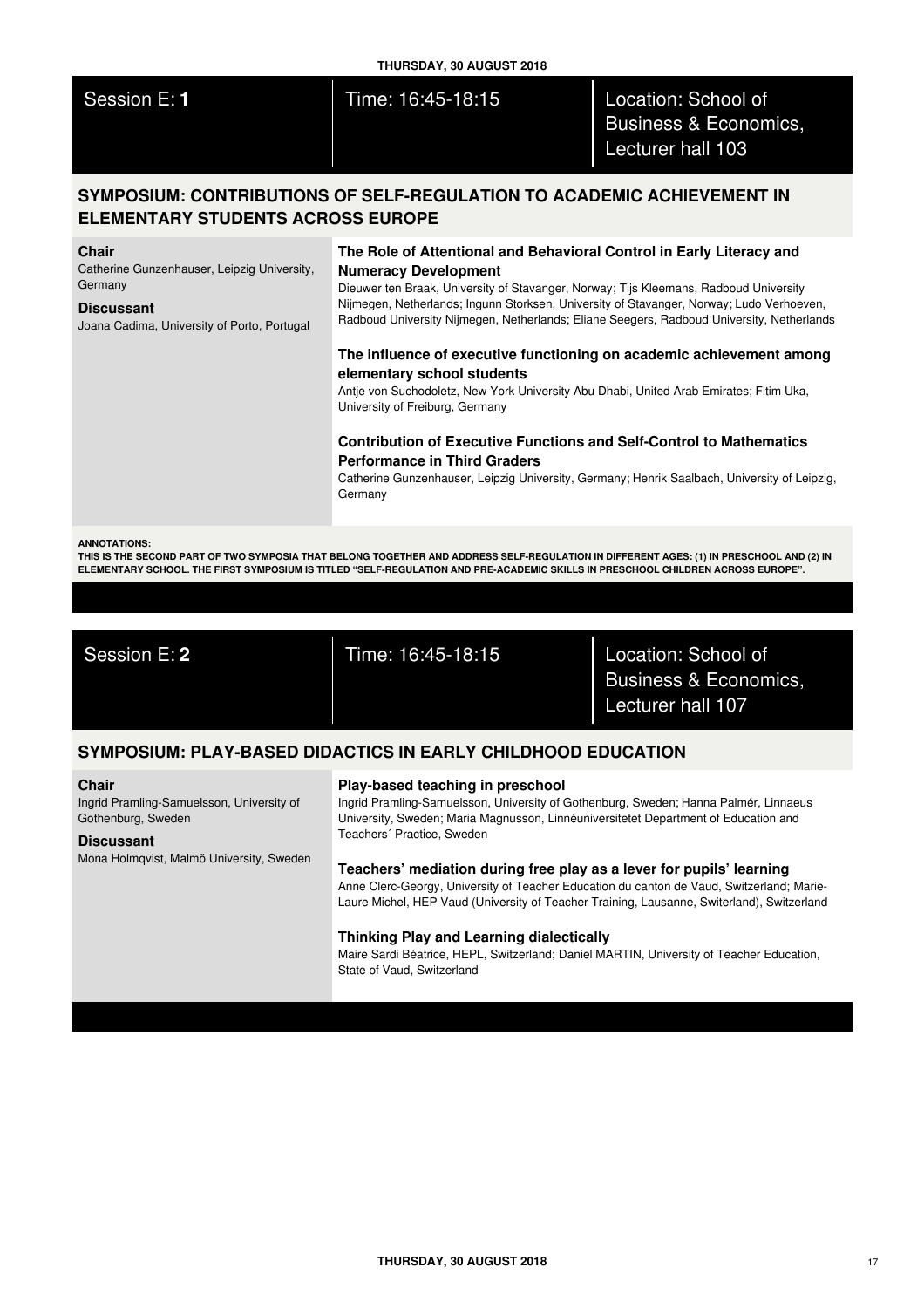| Session E: 3<br>Location: School of<br>Time: 16:45-18:15<br>Business & Economics,<br>Lecturer hall 106<br>SYMPOSIUM: LET'S PLAY TOGETHER! THE ROLE OF PRETEND PLAY FOR CHILDREN'S<br>SOCIAL-EMOTIONAL AND LANGUAGE SKILLS<br><b>Chair</b><br>Associations between structural/pragmatic language, pretend play and                                                                                                                                                                                                                                                                                                                                                                                                                                                                                                                                                                                                                                                                                                                                                                                                                                                                        |  |
|------------------------------------------------------------------------------------------------------------------------------------------------------------------------------------------------------------------------------------------------------------------------------------------------------------------------------------------------------------------------------------------------------------------------------------------------------------------------------------------------------------------------------------------------------------------------------------------------------------------------------------------------------------------------------------------------------------------------------------------------------------------------------------------------------------------------------------------------------------------------------------------------------------------------------------------------------------------------------------------------------------------------------------------------------------------------------------------------------------------------------------------------------------------------------------------|--|
|                                                                                                                                                                                                                                                                                                                                                                                                                                                                                                                                                                                                                                                                                                                                                                                                                                                                                                                                                                                                                                                                                                                                                                                          |  |
|                                                                                                                                                                                                                                                                                                                                                                                                                                                                                                                                                                                                                                                                                                                                                                                                                                                                                                                                                                                                                                                                                                                                                                                          |  |
| Sonja Perren, University of Konstanz,<br>social skills from 5-6 years<br>Germany<br>Jenny Gibson, University of Cambridge, United Kingdom; Elian Fink, University of Cambridge,<br>United Kingdom; Silvana Mareva, University of Cambridge, United Kingdom<br><b>Discussant</b><br>Lieselotte Ahnert, University of Vienna, Austria<br>An Evaluation of a Fairytale-Based Play Intervention for Socio-Emotional<br><b>Competences in Preschoolers</b><br>Manfred Holodynski, University of Münster, Germany; Dorothee Seeger, University of Münster,<br>Germany; Sophia Herrmann, University of Münster, Germany<br>The impact of social pretend play on pre-schooler's emotional, social-<br>cognitive and social skills<br>Ann-Kathrin Jaggy, University of Teacher Education Thurgau, University of Konstanz,<br>Switzerland; Isabelle Kalkusch, Thurgau University of Teacher Education, Switzerland; Carine<br>Burkhardt Bossi, Thurgau University of Teacher Education, Switzerland; Barbara Weiss,<br>Thurgau University of Teacher Education, Switzerland; Fabio Sticca, Marie Meierhofer Institute<br>for the Child, Switzerland; Sonja Perren, University of Konstanz, Germany |  |

Session E: **4** Time: 16:45-18:15 Location: School of Business & Economics, Lecturer hall 104

# **SYMPOSIUM: PROFESSIONAL DEVELOPMENT TO EMBRACE DIVERSITY**

| <b>Chair</b><br>Bodine Romijn, Utrecht University,<br><b>Netherlands</b> | Professional development strengthening the Power to teach all<br>Marijke Wilssens, Artevelde University College Ghent, Belgium; Piet Van Avermaet, Ghent<br>University, Belgium; Elke Struyf, University of Antwerp, Belgium                               |
|--------------------------------------------------------------------------|------------------------------------------------------------------------------------------------------------------------------------------------------------------------------------------------------------------------------------------------------------|
| <b>Discussant</b><br>Paul Leseman, Utrecht University, Netherlands       | Professional development and organizational climate as predictors of<br>quality and inclusive practices<br>Bodine Romijn, Utrecht University, Netherlands; Pauline Slot, Utrecht University, Netherlands;<br>Paul Leseman, Utrecht University, Netherlands |
|                                                                          | Opportunities to improve: (research) perspectives from the Italian early<br>childhood education reform<br>Lisa Bugno, University of Padova, Italy, Italy; Luca Agostinetto, University of Padova, Italy                                                    |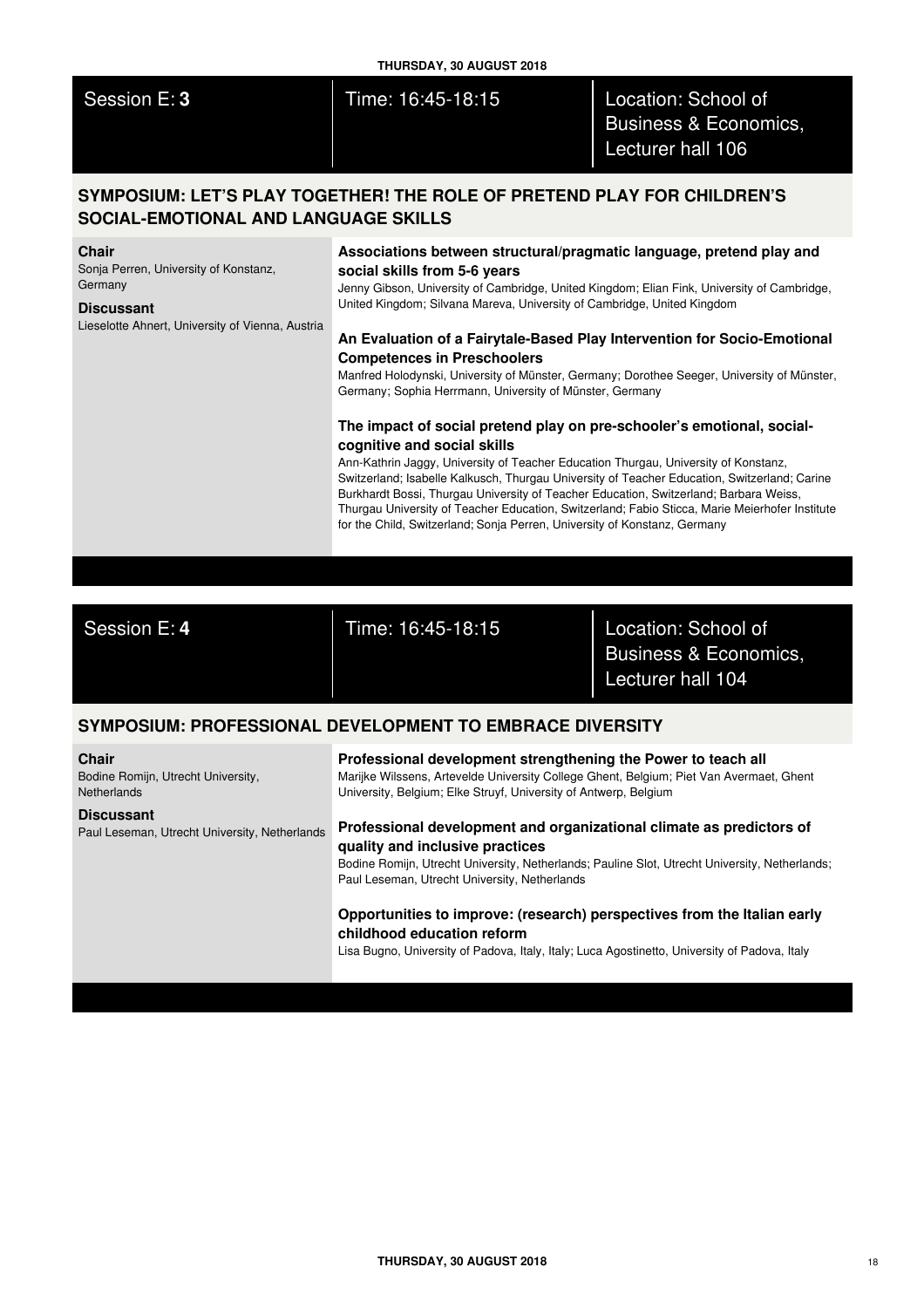|                                                                                 | THURSDAY, 30 AUGUST 2018                                                                                                                                                    |                                                                              |  |
|---------------------------------------------------------------------------------|-----------------------------------------------------------------------------------------------------------------------------------------------------------------------------|------------------------------------------------------------------------------|--|
| Session E: 5                                                                    | Time: 16:45-18:15                                                                                                                                                           | Location: School of<br><b>Business &amp; Economics,</b><br>Lecturer hall 102 |  |
|                                                                                 | SYMPOSIUM: FACTORS INFLUENCING COMPLEX REASONING IN EARLY CHILDHOOD                                                                                                         |                                                                              |  |
| <b>Chair</b><br>Jo van Schaik, Netherlands                                      | Surprising Science: Triggering and scaffolding young children's<br>experimentation on the balance-scale                                                                     |                                                                              |  |
| Organiser<br>Maartje Raijmakers, University of Amsterdam,<br><b>Netherlands</b> | Jo van Schaik, University of Leiden, Free University Amsterdam, Netherlands; Maartje<br>Raijmakers, University of Amsterdam, Netherlands                                    |                                                                              |  |
| <b>Discussant</b>                                                               | Do individual differences in children's curiosity relate to their inquiry-                                                                                                  |                                                                              |  |
| Susanne Koerber, University of Education<br>Freiburg, Germany                   | based learning?                                                                                                                                                             |                                                                              |  |
|                                                                                 | Maartje Raijmakers, University of Amsterdam, Netherlands; Brenda Jansen, University of<br>Amsterdam, Netherlands; Tessa van Schijndel, University of Amsterdam, Netherlands |                                                                              |  |
|                                                                                 | Language and non-verbal executive functions in preschoolers: The role of                                                                                                    |                                                                              |  |
|                                                                                 | self-directed speech                                                                                                                                                        |                                                                              |  |
|                                                                                 | Franziska Stephan, University Leinzig, Germany: Catherine Gunzenhauser, Leinzig University                                                                                  |                                                                              |  |

Franziska Stephan, University Leipzig, Germany; Catherine Gunzenhauser, Leipzig University, Germany; Henrik Saalbach, University of Leipzig, Germany

## **Which factors promote the development of advanced theory-of-mind reasoning?**

Christopher Osterhaus, Ludwig-Maximilians-Universität (LMU), Germany; Susanne Koerber, University of Education Freiburg, Germany

Session E: **6** Time: 16:45-18:15 Location: Henry-Ford-

Building, Lecturer hall A

# **SIG 05 INVITED SYMPOSIUM: EDUCATIONAL PARTNERSHIPS IN ECEC IN A CONTEXT OF CULTURAL DIVERSITY**

## **Chair**

Martine Broekhuizen, Utrecht University, **Netherlands** 

### **Discussant**

Tove Mogstad Slinde, Ministry of Education and Research Norway, Norway

## **Family-preschool partnerships: mothers with a Turkish and Mahgrebian background in Europe**

Martine Broekhuizen, Utrecht University, Netherlands; Ryanne Francot, University Utrecht, Netherlands; Paul Leseman, Utrecht University, Netherlands

## **Roma mothers' resources, experiences, and aspirations in the Czech Rep., Greece, and Portugal**

KONSTANTINOS PETROGIANNIS, Hellenic Open University, Greece; Cecília Aguiar, ISCTE-Instituto Universitário de Lisboa, Portugal; Jana Obrovska, Masaryk University, Czech Republic

# **Playgroups for Inclusion: Impacts development, temperament and behavior of minority children**

Joana Alexandre, ISCTE- IUL, Portugal; M. Clara Barata, University of Coimbra, Portugal; Catarina Leitão, University of Coimbra, Portugal; Bruno De Sousa, University of Coimbra, Portugal; Vanessa Russo, University Institute of Lisbon (ISCTE - IUL), Portugal

## **Promoting early multilingualism in childhood and childcare in Flanders** Orhan Agirdag, KU Leuven / University of Amsterdam, Belgium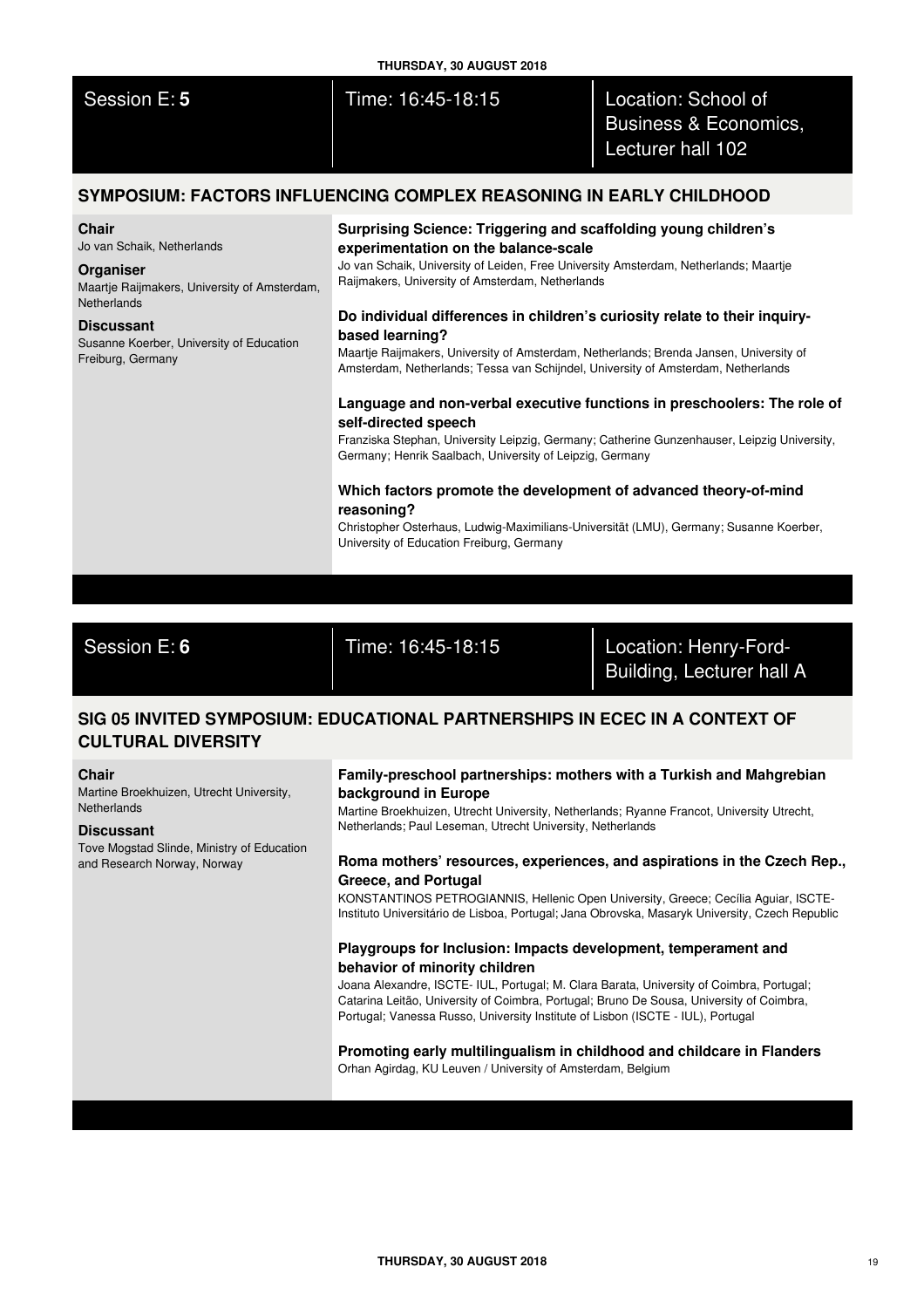| Session F: 1 | Time: 09:30-11:00 | Location: School of<br><b>Business &amp; Economics.</b> |
|--------------|-------------------|---------------------------------------------------------|
|              |                   | Lecturer hall 104                                       |
|              |                   |                                                         |

# **SINGLE PAPER: MULTILINGUALISM AND SUSTAINED SHARED THINKING**

### **Chair**

Saskia van Schaik, Utrecht University, **Netherlands** 

**Interacting with children: sustained shared thinking in make-believe play.** Annerieke Boland, Hogeschool iPabo Amsterdam, University of Applied Sciences, Netherlands; Marieke Tjallema, Marnix Academie, Netherlands; Eefje van der Zalm, Marnix Academie, **Netherlands** 

## **Linguistic Complexity in Mother-Child Interaction: The Role of Situational Context and Culture**

Elena Doering, New York University Abu Dhabi, United Arab Emirates; Kevin Schluter, New York University Abu Dhabi, United Arab Emirates; Joscha Kaertner, WWU Münster, Germany; Antje von Suchodoletz, New York University Abu Dhabi, United Arab Emirates

**Translation as translanguaging practice in early childhood education** Anne Kultti, University of Gothenburg, Sweden

**ANNOTATIONS:**

THE PRESENTATION BY CARINA MÜLLER (NARRATIVE ABILITIES IN BILINGUAL PRESCHOOLERS IN GERMANY - RELEVANCE OF SOCIO-ECONOMIC VARIABLES) IS **CANCELLED AND REMOVED FROM THIS SESSION.**

Session F: **2** Time: 09:30-11:00 Location: School of

Business & Economics, Lecturer hall 107

# **SYMPOSIUM: EDUCATORS' LINGUISTIC BEHAVIOUR – EFFECTS ON CHILDREN'S LANGUAGE USE AND PEDAGOGICAL IMPLICATIONS**

### **Chair**

Claudia Wirts, State Institute of Early Childhood Research, Germany

## **Organiser**

Anne-Kristin Cordes, State Institute of Early Childhood Research (IFP Bayern), Germany

## **Discussant**

Jenni Salminen, University of Jyväskylä, Finland

## **Parallels in the use of syntactic structures:Analyzing educators' and children's verbal interactions**

Anne-Kristin Cordes, State Institute of Early Childhood Research (IFP Bayern), Germany; Julia Radan, State Institute of Early Childhood Research, Germany

## **Educators' use of language-facilitation strategies – Correlations with children's verbal engagement**

Claudia Wirts, State Institute of Early Childhood Research, Germany; Nesiré Schauland, State Institute of Early Childhood Research, Germany; Sina Fischer, State Institute of Early Childhood Research, Germany

## **Sustained shared thinking and interactive picture book reading**

Johanna Quiring, University of Teacher Education St. Gallen (PHSG), Switzerland; Alexandra Waibel, University of Education, St. Gallen, Switzerland, Switzerland; Laura von Albedyhll, Pädagogische Hochschule Weingarten, Germany

## **Language fostering in everyday interactions: Professionalization of educators in childcare settings**

Franziska Vogt, University of Teacher Education St.Gallen, Switzerland; Cordula Löffler, PH Weingarten, Germany; Andrea Haid, University of Speech Therapy Rorschach, Switzerland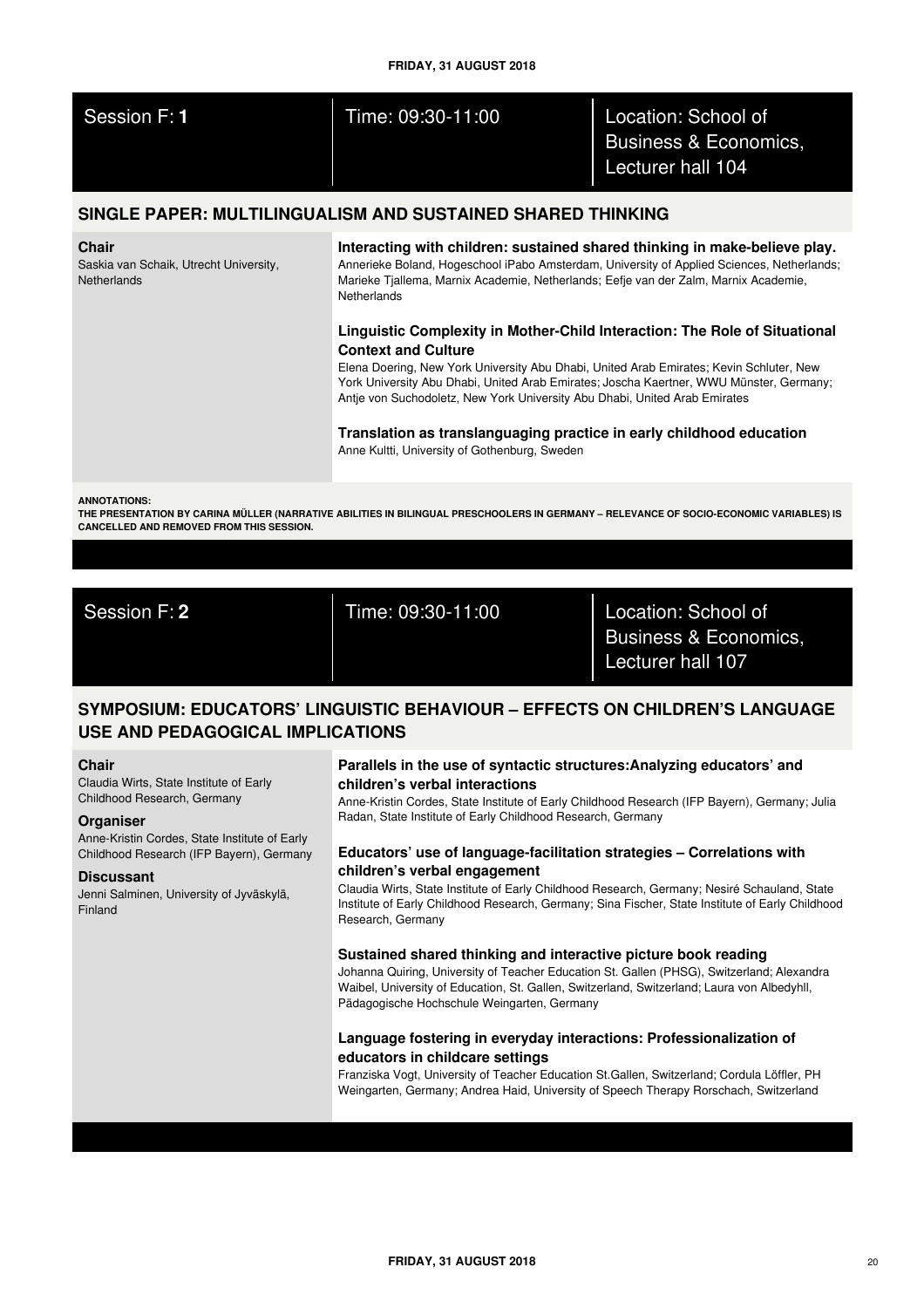| Session | 8 F.H |  |
|---------|-------|--|
|         |       |  |

Time: 09:30-11:00 **Location: School of** Business & Economics, Lecturer hall 102

# **SYMPOSIUM: INTERVENTIONS OF LEARNING SKILLS IN KINDERGARTEN AND PRIMARY GRADES**

**Chair**

Piret Soodla, Estonia

## **Discussant**

Tuire Koponen, University of Jyväskylä, Finland

## **Accelerating mathematics word-problem solving performance among primary schoolers**

Piia Björn, University of Eastern Finland, Finland; Aino Äikäs, University of Eastern Finland, Finland; Airi Hakkarainen, University of Eastern Finland, Finland; Minna Kyttälä, University of Turku, Finland; Lynn S. Fuchs, Vanderbilt University, United States

## **Combination of reciprocal teaching with instruction in self-regulated learning in primary grades**

Piret Soodla, University of Tallinn, Estonia; Kristi Simso, Tallinn University, Estonia; Kaja Mädamürk, Tallinn University, Estonia

## **Training six-year-old children's working memory – the effects of computerized working memory game**

Minna Kyttälä, University of Turku, Finland; Kaisa Kanerva, University of Helsinki, Finland

## **Teaching to apply memorization strategies: When to start?** Eve Kikas, Tallinn University, Estonia; Teri Talpsep, Tallinn University, Estonia; Hardi Sigus, Tallinn University, Estonia; Liis Hennok, Tallinn University, Estonia

Session F: **4** Time: 09:30-11:00 Location: School of Business & Economics, Lecturer hall 106

# **SYMPOSIUM: VIRTUAL LEARNING ENVIRONMENTS AND DIGITAL TOOLS FOR ECEC**

**Chair** Ryanne Francot, University Utrecht,

**Netherlands** 

**Discussant** Paul Leseman, Utrecht University, Netherlands

# **Multilingual education in 'superdiverse' settings? Exploring a computerbased learning environment**

Orhan Agirdag, KU Leuven / University of Amsterdam, Belgium; Evelien Van Laere, Universiteit Antwerpen, Belgium

# **Empowering multilingual families:App for language communication and language beliefs at home**

Hilde De Smedt, Foyer, Belgium

## **U-VLO project: Intercultural and Multilingual Practices in pre-schools** Ryanne Francot, University Utrecht, Netherlands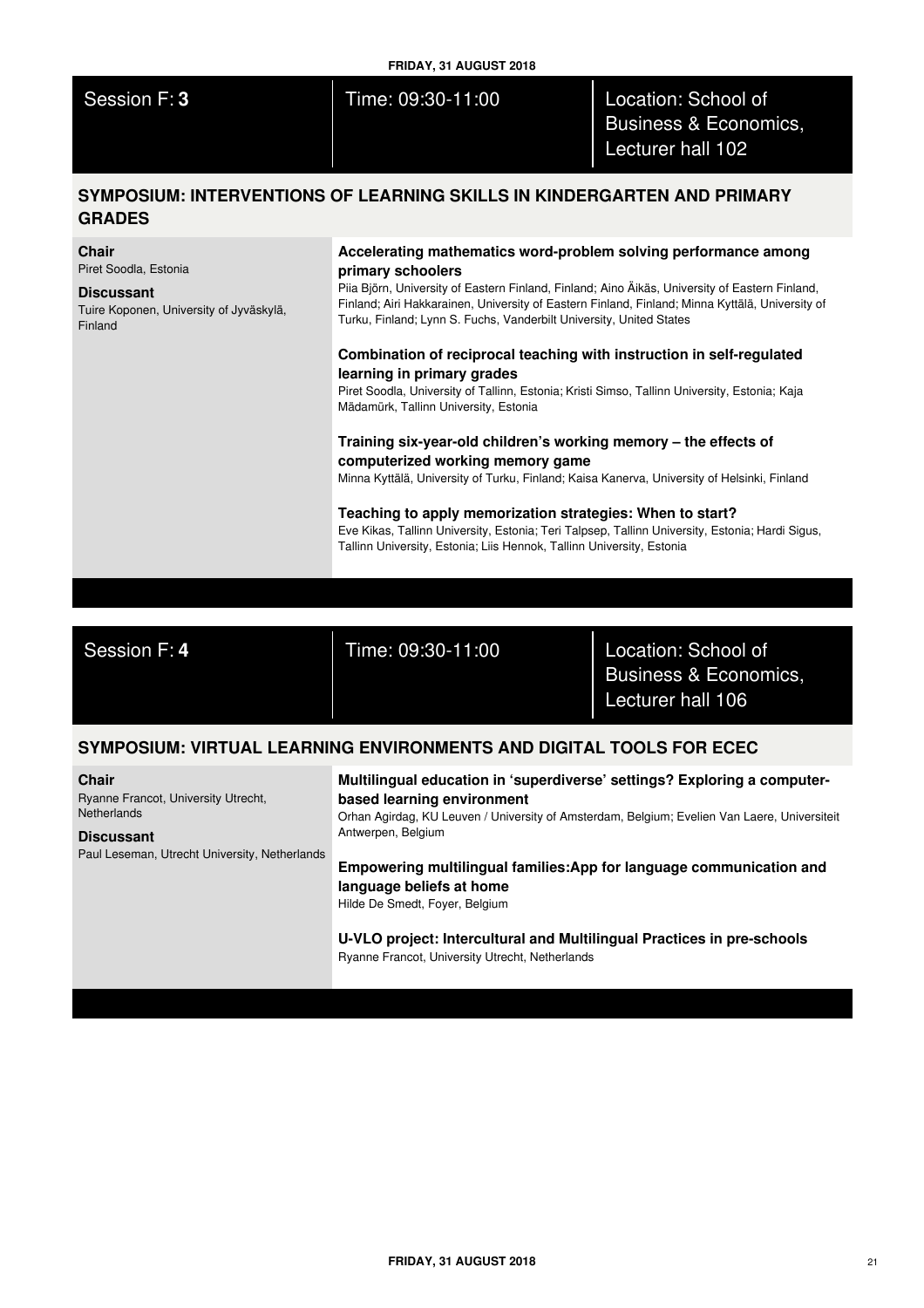| FRIDAY, 31 AUGUST 2018 |                   |                                                                              |  |  |
|------------------------|-------------------|------------------------------------------------------------------------------|--|--|
| Session F: 5           | Time: 09:30-11:00 | Location: School of<br><b>Business &amp; Economics,</b><br>Lecturer hall 103 |  |  |

# **SYMPOSIUM: SOCIAL ROBOTS FOR LANGUAGE LEARNING**

## **Chair**

Rianne van den Berghe, Utrecht University, **Netherlands** 

## **Organiser**

Rianne van den Berghe, Utrecht University, **Netherlands** 

### **Discussant**

Ora Oudgenoeg-Paz, Utrecht University, **Netherlands** 

## **Personalized and multimodal interactions for second language tutoring using a social robot**

Paul Vogt, Tilburg University, Faculty of Humanities, Netherlands; Bram Willemsen, Tilburg University, Netherlands; Jan de Wit, Tilburg University, Netherlands; Mirjam de Haas, Tilburg University, Netherlands; Emiel Krahmer, Tilburg University, Netherlands

## **How do robot gestures help second language learning?**

Junko Kanero, Koç University, Turkey; Özlem Ece Demir-Lira, Koç University, Turkey; Sümeyye Koşkulu, Koç University, Turkey; Cansu Oranç, Koç University, Turkey; Idil Franko, Koç University, Turkey; Aylin C. Küntay, Koç University, Turkey; Tilbe Göksun, Koç University, **Turkey** 

## **Bilingual robots teaching L2 vocabulary to immigrant children**

Hanneke Leeuwestein, Utrecht University, Netherlands; Marie Barking, Tilburg University, Netherlands; Hande Sodaci, Tilburg University, Netherlands; Rian Aarts, Tilburg University, Netherlands; Jan de Wit, Tilburg University, Netherlands; Ora Oudgenoeg-Paz, Utrecht University, Netherlands; Josje Verhagen, Utrecht University, Netherlands; Paul Vogt, Tilburg University, Faculty of Humanities, Netherlands

### **The effect of a robot peer on second language vocabulary learning gains**

Rianne van den Berghe, Utrecht University, Netherlands; Sanne van der Ven, Utrecht University, Netherlands; Josje Verhagen, Utrecht University, Netherlands; Ora Oudgenoeg-Paz, Utrecht University, Netherlands; Fotios Papadopoulos, Plymouth University, United Kingdom; Paul Leseman, Utrecht University, Netherlands

Session F: **6** Time: 09:30-11:00 Location: Henry-Ford-Building, Lecturer hall A

# **SIG 05 INVITED SYMPOSIUM: EMOTION KNOWLEDGE, EMOTION REGULATION, AND DEVELOPMENT IN YOUNG CHILDREN**

### **Chair**

Antje von Suchodoletz, New York University Abu Dhabi, United Arab Emirates

## **Discussant**

Manfred Holodynski, University of Münster, Germany

## **Young Children's Emotion Knowledge and Self-Regulation**

Maria von Salisch, Institute for Psychology, Germany; Marieke Wubker, Leuphana University Lueneburg, Germany; Katharina Voltmer, Leuphana University Lueneburg, Germany

## **Functions of language in children's development of emotion regulation** Catherine Gunzenhauser, Leipzig University, Germany; Berit Streubel, Leipzig University, Germany; Gerlind Grosse, Early Childhood Education Research, Germany; Henrik Saalbach, University of Leipzig, Germany

## **Behavior vs. knowledge: Keys to improve socio-emotional skills through longitudinal interventions**

Beatriz Lucas Molina, Faculty of Psychology. University of Valencia, Spain; Renata Sarmento-Enriquez, University of Valencia, Spain; Laura Quintanilla, University of Valencia, Spain; Marta Giménez-Dasí, University of Valencia, Spain

## **Papilio program and "Paula and the Pixies in the Box" in supporting children's emotion regulation**

Merja Koivula, University of Jyväskylä, Finland; Marja-Leena Laakso, Univerrsity of Jyväskylä, Finland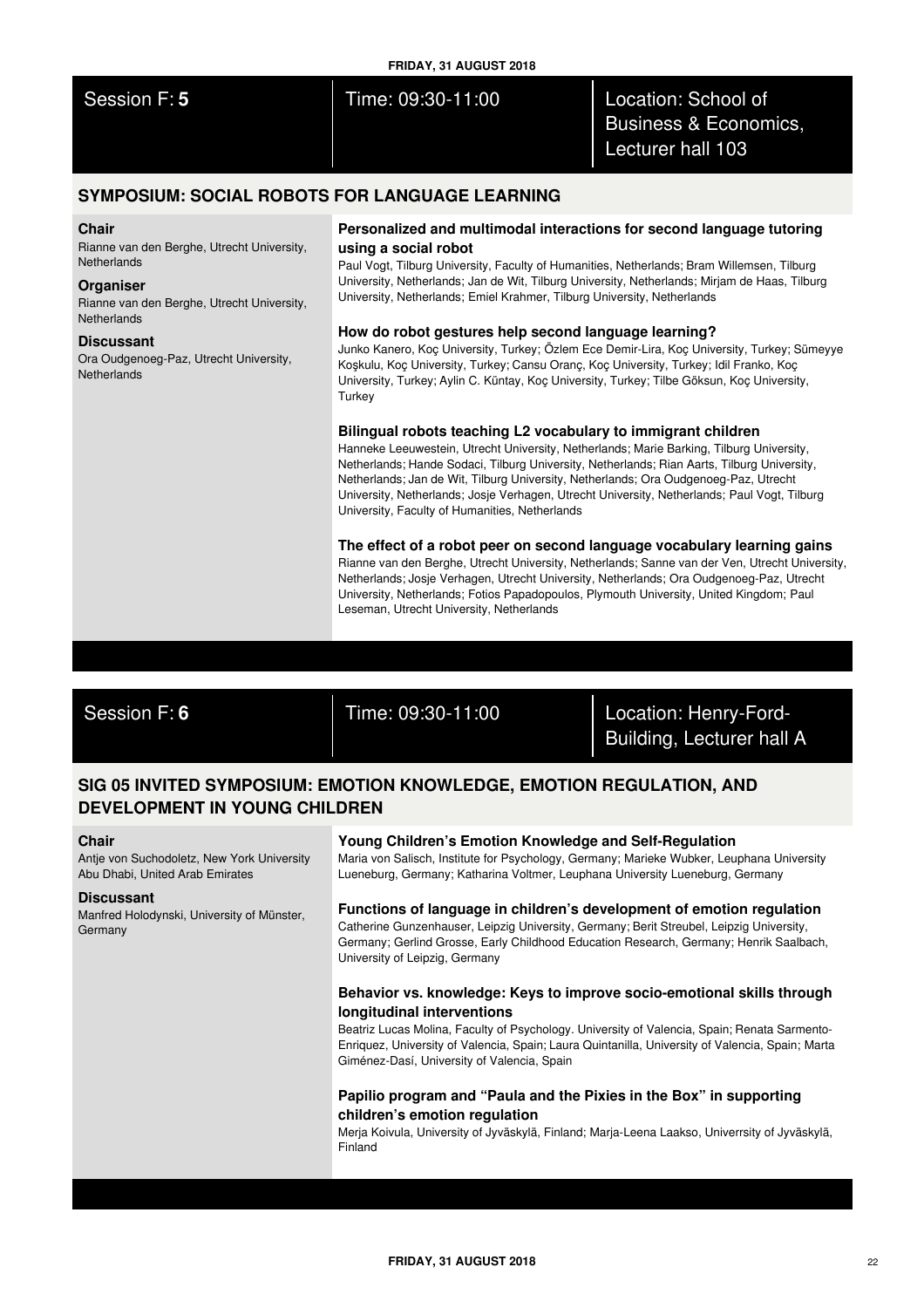| <b>Keynote Session: 1</b> |  |  |
|---------------------------|--|--|
|                           |  |  |

# Time: 11:30-12:30 **Location: Henry-Ford-**Building, Lecturer hall A

# **SIG 05 KEYNOTE SESSION: EARLY SOCIAL-EMOTIONAL AND MOTIVATIONAL MECHANISMS IN YOUNG CHILDREN'S EDUCATIONAL PATHWAYS**

### **Chair**

Yvonne Anders, Freie Universität Berlin, **Germany** 

**Early social-emotional and motivational mechanisms in young children's educational pathways**

Lieselotte Ahnert, University of Vienna, Austria

Session G: **1** Time: 13:30-15:00 Location: School of Business & Economics, Lecturer hall 104

# **SYMPOSIUM: VARIATIONS IN CHILD CARE QUALITY FOR CHILDREN UNDER THREE YEARS**

### **Chair**

Andrea G. Eckhardt, Hochschule Zittau/Görlitz - University of Applied Sciences, Germany

## **Discussant**

Pauline Slot, Utrecht University, Netherlands

# **Supportive caregiver-child interactions in Swiss day care groups**

Sonja Perren, University of Konstanz, Germany; Yvonne Reyhing, Universität Konstanz, Germany; Tatiana Diebold, FernUni Schweiz, Switzerland

## **Quality of teacher-child interactions in toddler classrooms – Situational differences**

Julia Quehenberger, Staat Institute for Early Education Research IFP Bayern, Germany; Anne-Kristin Cordes, State Institute of Early Childhood Research (IFP Bayern), Germany; Franziska Egert, Staat Institute for Early Education Research (IFP Bayern), Germany; Verena Dederer, State Institute of Early Childhood Research (IFP Bayern), Germany; Claudia Wirts, State Institute of Early Childhood Research, Germany

**The effect of personality traits and educational believes on process quality** Andrea G. Eckhardt, Hochschule Zittau/Görlitz - University of Applied Sciences, Germany; Franziska Egert, Staat Institute for Early Education Research (IFP Bayern), Germany

## **Danish and Dutch early childhood and care provisions: Identifying profiles of quality**

Dorthe Bleses, Trygfonden's Centre for Child Research and School of Communication and Culture, Denmark; Pauline Slot, Utrecht University, Netherlands; Paul Leseman, Utrecht University, Netherlands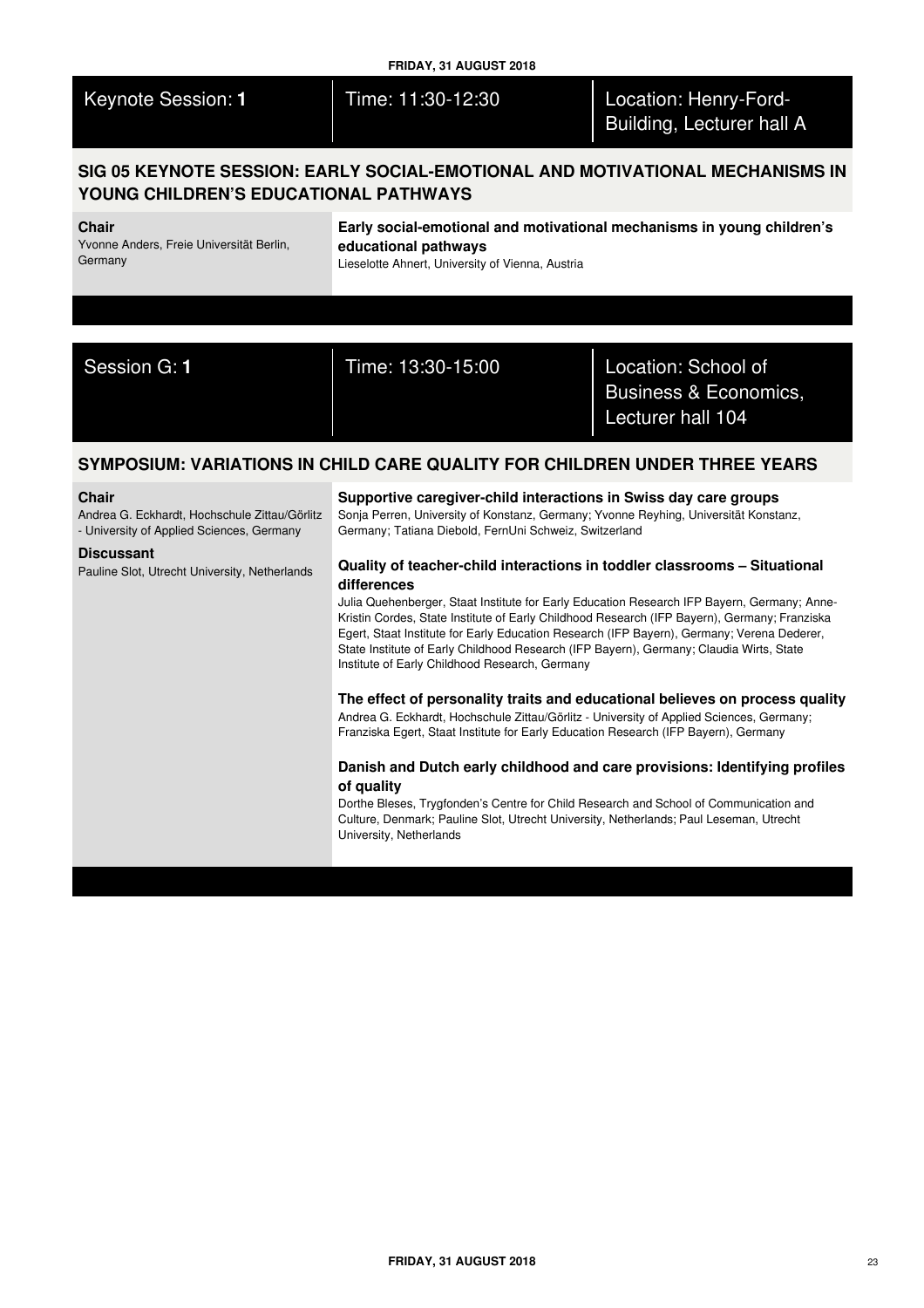Session G: **2** Time: 13:30-15:00 Location: School of Business & Economics, Lecturer hall 103

# **SYMPOSIUM: CHILDREN'S MATH AND SCIENCE MOTIVATION – INFLUENCING FACTORS AND DEVELOPMENTAL TRAJECTORIES**

#### **Chair**

Elisa Oppermann, Freie Universität Berlin, Germany

#### **Discussant**

Deborah Stipek, Stanford University, United **States** 

## **Science-related home learning environment of pre-school girls and boys**

Päivi H. Taskinen, Friedrich Schiller University Jena, Finland; Mirjam Steffensky, Leibniz Institute of Science and Mathematics Education (IPN), Germany; Elisa Oppermann, Freie Universität Berlin, Germany; Tobias Ziegler, Goethe-Universität Frankfurt, Germany; Ilonca Hardy, Goethe-Universität Frankfurt, Germany; Yvonne Anders, Freie Universität Berlin, **Germany** 

## **Preschool teachers as science educators and role models for the girls and boys in their classroom**

Elisa Oppermann, Freie Universität Berlin, Germany; Martin Brunner, Universität Potsdam, Germany; Yvonne Anders, Freie Universität Berlin, Germany

## **Relations between arithmetic fluency, self-beliefs and task-preference from 1st to 2nd Grade.**

Tuire Koponen, University of Jyväskylä, Finland; Kenneth Eklund, University of Jyväskylä, Finland; Riikka Heikkilä, University of Jyväskylä, Finland; Jonna Salminen, University of Jyväskylä, Finland; Mikko Aro, University of Jyväskylä, Finland

## **Students' task values and ability beliefs in early science education - a longitudinal study**

Janica Vinni-Laakso, University of Helsinki, Finland; Kalle Juuti, University of Helsinki, Finland; Anni Loukomies, University of Helsinki, Finland; Jari Lavonen, University of Helsinki, Finland; Katariina Salmela-Aro, Helsinki University, Finland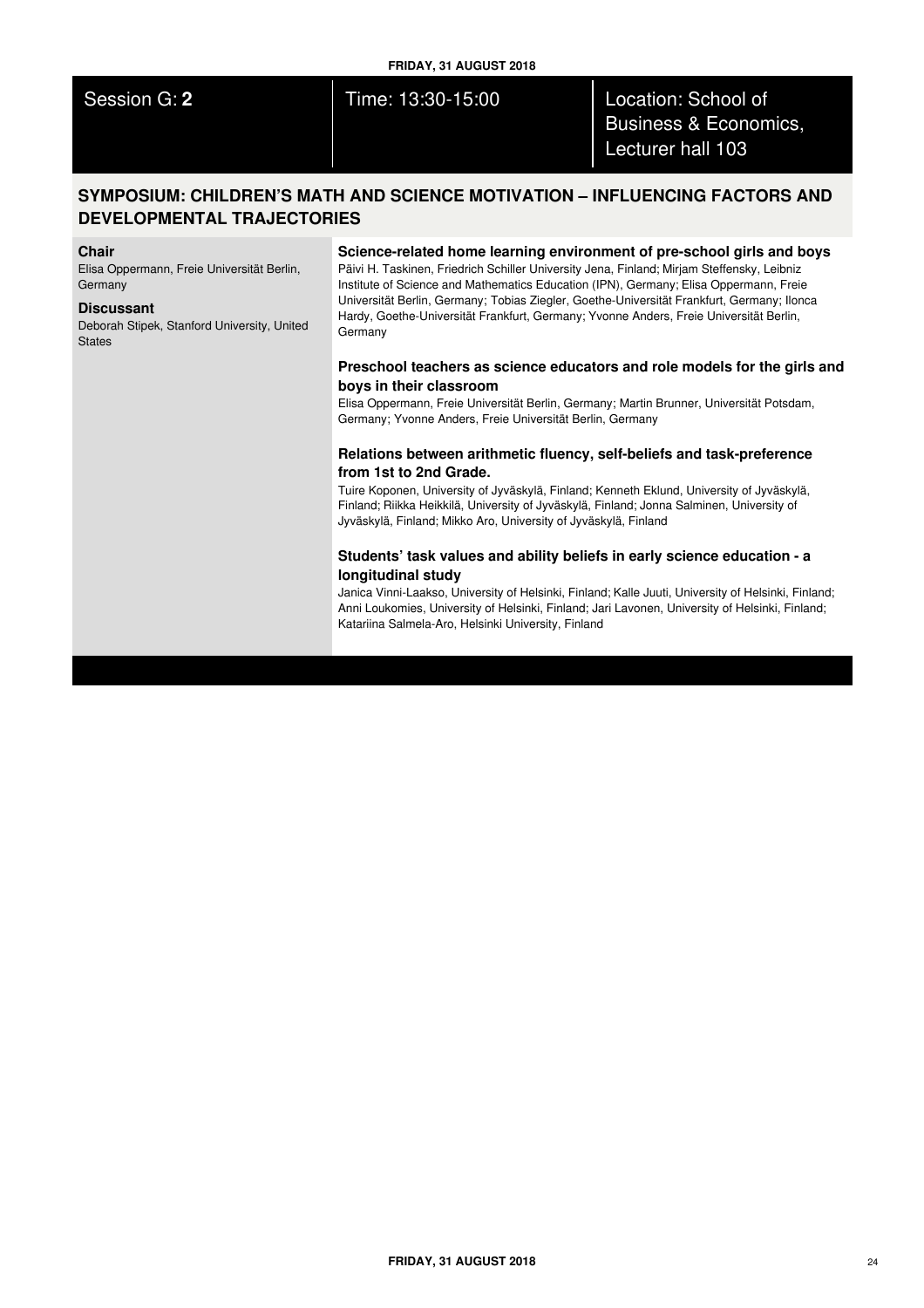| Session G: 3 |  |  |
|--------------|--|--|
|              |  |  |

Session G: **3** Time: 13:30-15:00 Location: School of Business & Economics, Lecturer hall 102

# **SYMPOSIUM: WHAT DO WE KNOW ABOUT THE USEFULNESS OF LANGUAGE SUPPORT IN ECEC? EVIDENCE FROM RESEARCH SYNTHESES**

#### **Chair**

Susanne Kuger, Germany

### **Discussant**

Dominique Rauch, German Institute for International Educational Research (DIPF), **Germany** 

**Learning from research: the role of systematic reviews in education** Janice Tripney, University College London, Institute of Education, United Kingdom

## **The effects of Language Interventions in ECEC on L1 and L2 Development of DLL's. A meta-analysis**

Katarina Groth, Deutsches Jugendinstitut, Germany; Franziska Egert, Staat Institute for Early Education Research (IFP Bayern), Germany; Steffi Sachse, Heidelberg University of Education, Germany

## **Preschool predictors of later reading comprehension ability: a Campbell systematic review**

Hanne Næss Hjetland, Nordic Institute for Studies in Innvation, Research and Education, Norway; Ellen Irén Brinchmann, Department of Special Needs Education, University of Oslo, Norway; Ronny Scherer, University of Oslo, Norway; Monica Melby-Lervåg, Department of Special Needs Education, University of Oslo, Norway

## **Language interventions in Germany from 1949 until today**

Susanne Kuger, German Youth Institute (DJI), Germany; Jan-Henning Ehm, German Institute for International Educational Research (DIPF), Germany; Marcus Hasselhorn, DIPF, Germany; Jan Lonnemann, German Institute for International Educational Research (DIPF), Germany; Dominique Rauch, German Institute for International Educational Research (DIPF), Germany; Jolika Schulte, University of Vechta, Germany; Karin Zimmer, University of Vechta, Germany

Session G: **4** Time: 13:30-15:00 Location: School of Business & Economics, Lecturer hall 106

# **SYMPOSIUM: LANGUAGE AND EMOTIONS**

## **Chairs**

Maria von Salisch, Institute for Psychology, Germany; Claudia Maehler, Institute for Psychology, Germany

### **Discussant**

Marcus Hasselhorn, DIPF, Germany

# **Language Development and Theory of Mind in Young Children**

Claudia Maehler, Institute for Psychology, Germany; Merle Skrowronek, Institute of Psychology, Germany

## **Intervention fidelity as a moderator of dialogic reading intervention outcomes**

Marco Ennemoserr, Psychology, Germany; Nils Hartung, Justus-Liebig-Universität Giessen, Germany; Elena Hohmann, Justus-Liebig-Universität Giessen, Germany; Monja Lenigk, Justus-Liebig-Universität Giessen, Germany

## **Young children's language abilities and their emotion knowledge: Evidence from the ATEM**

Maria von Salisch, Institute for Psychology, Germany; Katharina Voltmer, Institute for Psychology, Leuphana University Lueneburg, Germany

### **Self-regulation in kindergarten children: An experimental approach**

Niamh Oeri, University of Bern, Switzerland; Claudia M. Roebers, Institute of Psychology, University of Berne, Switzerland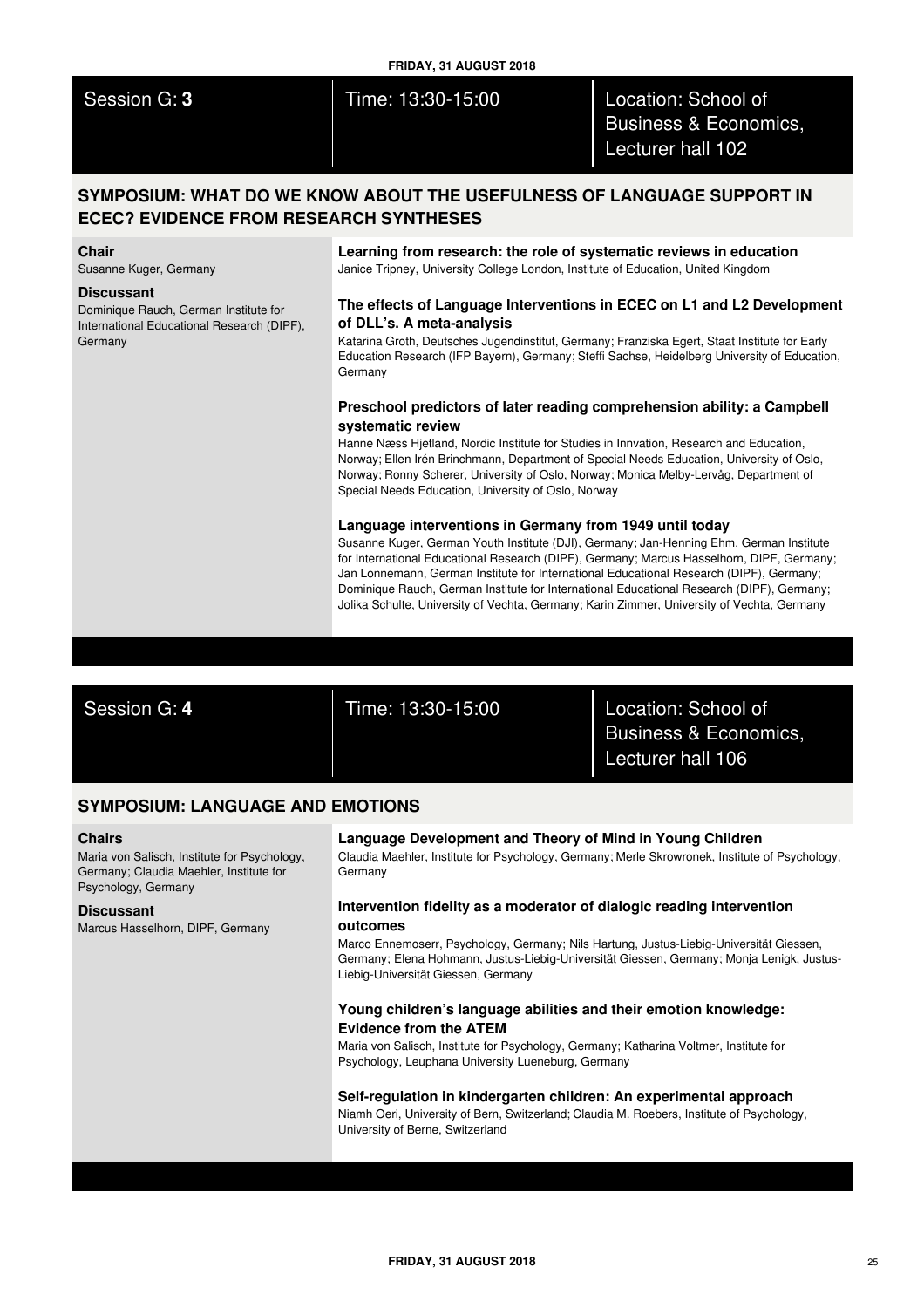## **FRIDAY, 31 AUGUST 2018**

Session G: **5** Time: 13:30-15:00 Location: School of Business & Economics, Lecturer hall 107

# **SYMPOSIUM: KINDERGARTEN TEACHERS' PRACTICES AND INTERACTIONS WITH CHILDREN: FINDINGS FROM FOUR COUNTRIES**

### **Chair**

Antje von Suchodoletz, New York University Abu Dhabi, United Arab Emirates

#### **Discussant**

Marja-Kristiina Lerkkanen, University of Jyväskylä, Finland

## **Educational Dialogue in Kindergarten Classrooms Across Two Cultures**

Heli Muhonen, New York University Abu Dhabi, United Arab Emirates; Marja-Kristiina Lerkkanen, University of Jyväskylä, Finland; Eija Pakarinen, New York University Abu Dhabi/ University of Jyväskylä, Finland; Antje von Suchodoletz, New York University Abu Dhabi, United Arab Emirates

## **Quantitative and Qualitative Aspects of Educational Dialogue during Early Science Instruction**

Anika Bürgermeister, University of Leipzig, Germany; Gerlind Grosse, Early Childhood Education Research, Germany; Ueli Studhalter, ETH Zurich, Switzerland; Miriam Leuchter, University of Koblenz - Landau, Germany; Henrik Saalbach, University of Leipzig, Germany

## **Teacher-Child Interactions and Children's Developmental Outcomes in Kindergarten**

Iryna Nadyukova, New York University Abu Dhabi, United Arab Emirates; Ross Larsen, Brigham Young University, United States; Antje von Suchodoletz, New York University Abu Dhabi, United Arab Emirates

# **Associations between Teacher-Child Relationships and Kindergarteners' Interest in Learning**

Eija Pakarinen, New York University Abu Dhabi/ University of Jyväskylä, Finland; Marja-Kristiina Lerkkanen, University of Jyväskylä, Finland; Jaana Viljaranta, University of Eastern Finland, Finland; Antje von Suchodoletz, New York University Abu Dhabi, United Arab Emirates

Session G: **6** Time: 13:30-15:00 Location: Henry-Ford-Building, Lecturer hall A

# **SYMPOSIUM: THE COMPLEXITY OF PRESCHOOL TEACHING IN MATHEMATICS: GOING BEYOND TEACHERS' COGNITION**

### **Chair**

Markus Szczesny, Humboldt Universität zu Berlin, Germany

## **Discussant**

Franziska Vogt, University of Teacher Education St.Gallen, Switzerland

## **Mathematical Pedagogical Content Knowledge of Early Childhood Teachers**

Julia Bruns, University of Osnabrück, Germany; Hedwig Gasteiger, Osnabrück University, Germany

# **The link between preschool teachers' performance and children's outcome in mathematics**

Lara Pohle, Humboldt-Universität zu Berlin, Germany

## **Can early education experts adequately assess mathematical abilities of kindergartners?**

Markus Szczesny, Humboldt Universität zu Berlin, Germany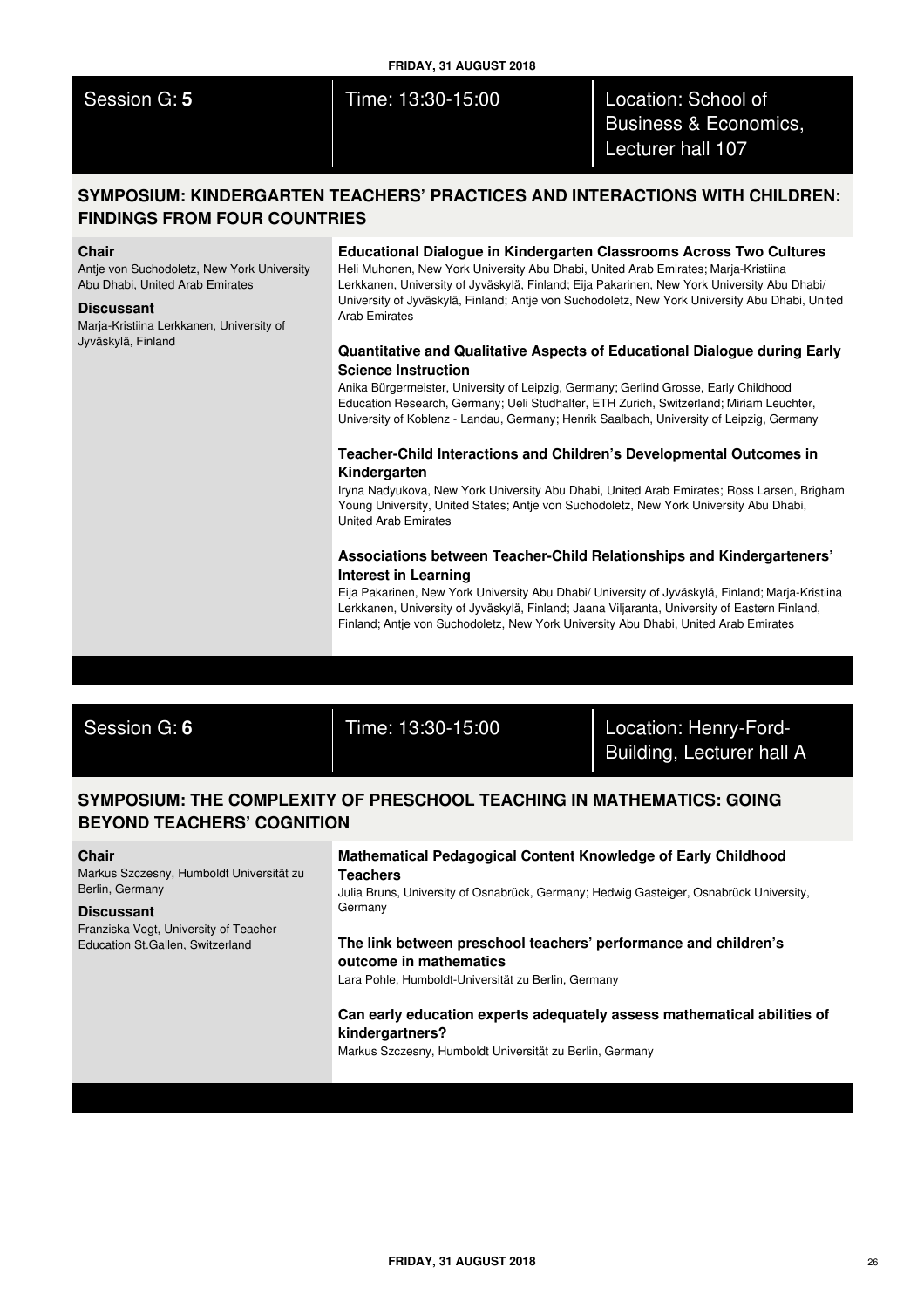| Session H: 1 |  |  |
|--------------|--|--|
|              |  |  |

## **FRIDAY, 31 AUGUST 2018**

Time: 15:30-17:00 **Location: School of** Business & Economics, Lecturer hall 107

# **SYMPOSIUM: GUIDED PLAY IN EARLY STEM EDUCATION – ADULTS' PROCESS COMPETENCIES AND CHILDREN'S OUTCOMES**

#### **Chair**

Timo Reuter, University of Koblenz-Landau, Germany

#### **Discussant**

Hedwig Gasteiger, Osnabrück University, Germany

## **Effects of guided play on children's concepts and problem solving in the domain of gears**

Timo Reuter, University of Koblenz-Landau, Germany; Miriam Leuchter, University of Koblenz - Landau, Germany

### **Guided-play and children's statics knowledge**

Anke Maria Weber, University of Koblenz-Landau, Germany; Miriam Leuchter, University of Koblenz - Landau, Germany

# **Intervention effects on early childhood educators' professional competence**

Andrea Wullschleger, University of Zurich, Switzerland; Anuschka Meier, Interkantonale Hochschule für Heilpädagogik, Switzerland; Miriam Leuchter, University of Koblenz - Landau, Germany; Anke Lindmeier, Leibniz Institute of Science and Mathematics Education (IPN), Germany; Aiso Heinze, Leibniz Institute for Science and Mathematics Education (IPN), Germany; Franziska Vogt, University of Teacher Education St.Gallen, Switzerland; Elisabeth Moser Opitz, Institute of Education, University of Zurich, Switzerland

## **Cultural differences in parental guidance of preschoolers' play**

Tessa van Schijndel, University of Amsterdam, Netherlands; Tania Cruz Cordero, Educational Sciences, University of Amsterdam, The Netherlands, Netherlands

Session H: **2** Time: 15:30-17:00 Location: School of

Business & Economics, Lecturer hall 106

# **SYMPOSIUM: THE EFFECTIVENESS OF DIFFERENT TYPES OF PROFESSIONAL DEVELOPMENT ON CLASSROOM QUALITY**

### **Chair**

Franziska Egert, Germany

### **Discussant**

Ruben Fukkink, Universiteit van Amsterdam, **Netherlands** 

## **Effects of the CIP-Training on Caregiver–Child Interactions in Dutch Child Care Centers:An RCT-study**

Katrien Helmerhorst, Erasmus University Rotterdam, Netherlands; J. Marianne A. Risken-Walraven, Radboud University Rotterdam, Behavioural Science Institute, Netherlands; Ruben Fukkink, Universiteit van Amsterdam, Netherlands; Louis Tavecchio, Universiteit of Amsterdam, Netherlands; Mirjam J. J. M. Gevers Deynoot-Schaub, Kohnstamm Institute Amsterdam, **Netherlands** 

## **Effects of a web-based video feedback intervention on language-modeling of educators in Germany**

Nesiré Schauland, State Institute of Early Childhood Research, Germany

## **Improving ECEC quality in Québec: Results from an on-site coaching program**

Christa Japel, Université du Québec à Montréal, Canada; France Capuano, Université du Québec à Montréal (UQAM), Canada

# **Training effects on classroom organization, emotional and instructional support. A meta-analysis**

Franziska Egert, Staat Institute for Early Education Research (IFP Bayern), Germany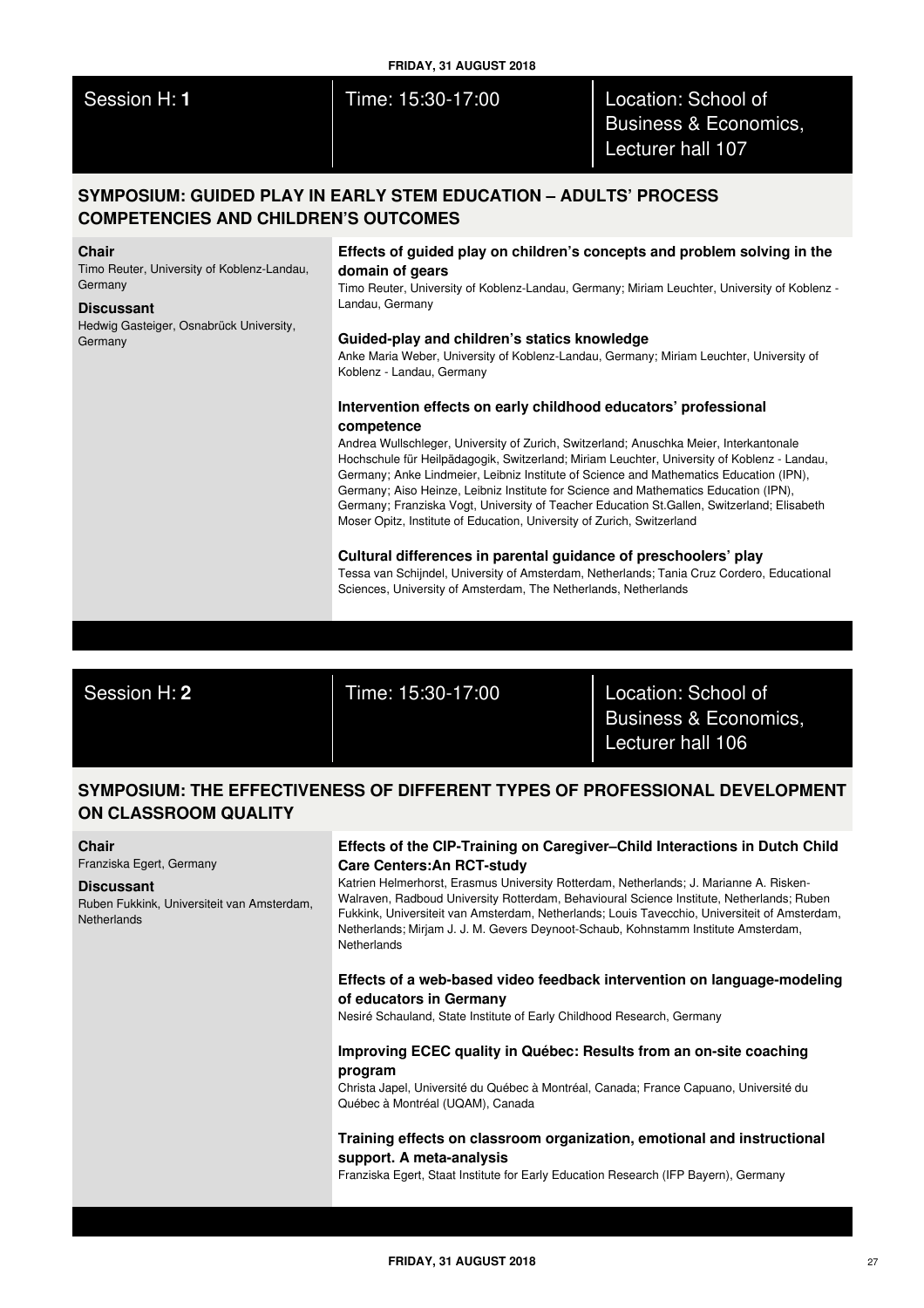## **FRIDAY, 31 AUGUST 2018**

Session H: **3** Time: 15:30-17:00 Location: School of Business & Economics, Lecturer hall 104

# **SYMPOSIUM: SELF-REGULATION AND PRE-ACADEMIC SKILLS IN PRESCHOOL CHILDREN ACROSS EUROPE**

### **Chair**

Catherine Gunzenhauser, Leipzig University, Germany

#### **Discussant**

Antje von Suchodoletz, New York University Abu Dhabi, United Arab Emirates

## **Behavioral Self-regulation and Academic Achievement in Young Children in France**

Blandine Hubert, Université de Lorraine, France; Megan McClelland, Oregon State University, United States

## **Contribution of behavioral self-regulation and executive function to preacademic skills**

Julia Kerner auch Koerner, Helmut-Schmidt-University Hamburg, Germany; Caterina Gawrilow, University of Tuebingen, Germany

## **The role of early self-regulation in the development of emerging academic skills**

Marja-Kristiina Lerkkanen, University of Jyväskylä, Finland; Eija Pakarinen, New York University Abu Dhabi/ University of Jyväskylä, Finland; Jenni Salminen, University of Jyväskylä, Finland

#### **Self-regulation and language skills in toddlerhood: cross-domain effects**

M. Clara Barata, University of Coimbra, Portugal; Joana Cadima, University of Porto, Portugal; Carolina Guedes, University of Porto, Portugal; Teresa Aguiar, Faculty of Psychology and Educational Sciences, University of Porto, Porto, Portugal, Portugal; Cecília Aguiar, ISCTE-Instituto Universitário de Lisboa, Portugal

#### **ANNOTATIONS:**

THIS IS THE FIRST PART OF TWO SYMPOSIA THAT BELONG TOGETHER AND ADDRESS SELF-REGULATION IN DIFFERENT AGES: (1) IN PRESCHOOL AND (2) IN ELEMENTARY SCHOOL. THE SECOND SYMPOSIUM IS TITLED "CONTRIBUTIONS OF SELF-REGULATION TO ACADEMIC ACHIEVEMENT IN ELEMENTARY STUDENTS **ACROSS EUROPE".**